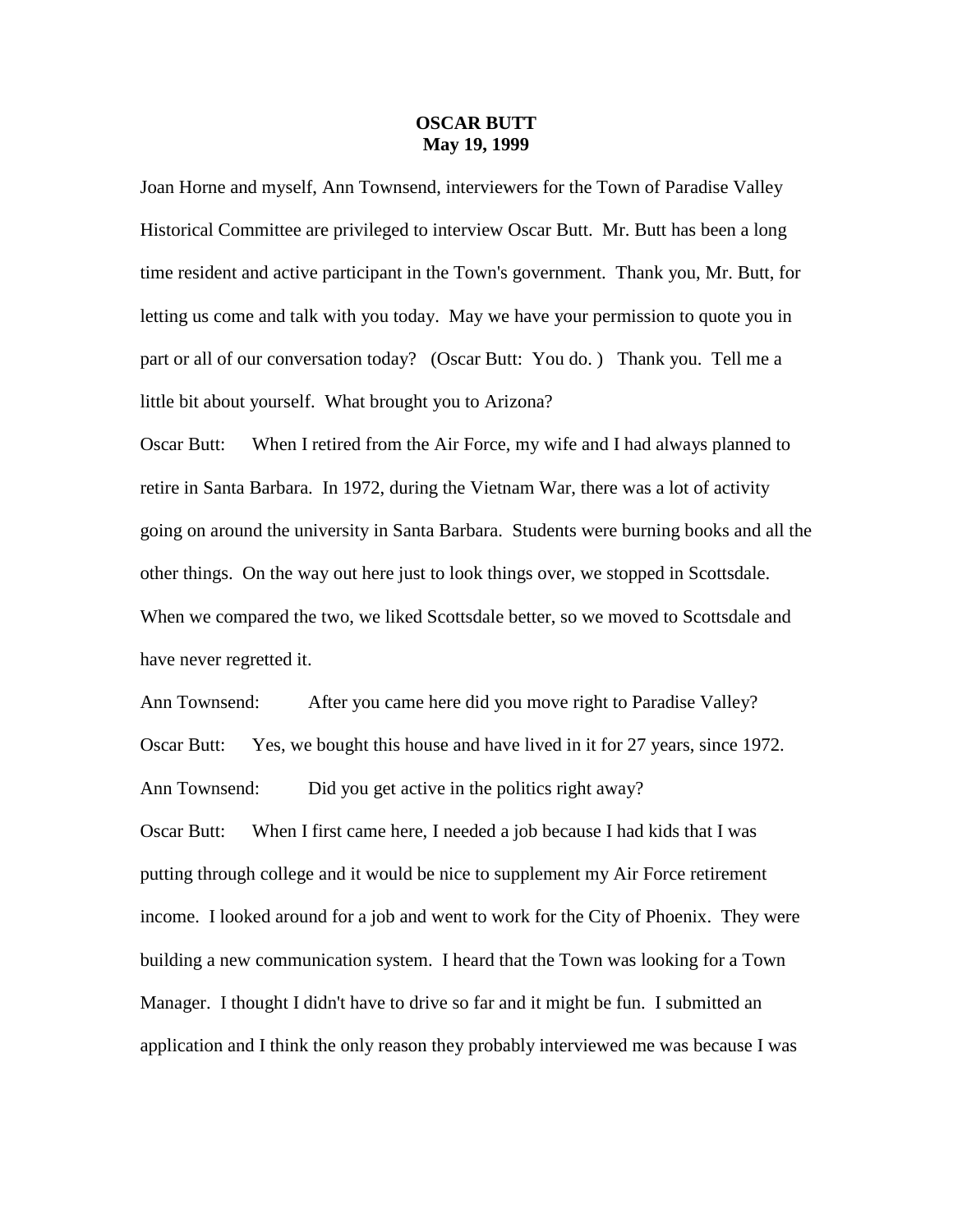the only Town resident applying for the job. We hit off very well and the Council hired me.

Ann Townsend: How many years of fun did you have as Town Manager? Oscar Butt: Thirteen, almost to the day. I went to work in February 1972 and retired in February 1986.

Ann Townsend: What kind of fun things as a Town Manager do you want to recall? Oscar Butt: I would think that probably my best accomplishment is the Indian Bend Wash. Scottsdale had been using federal money to do the Indian Bend Wash and develop it as a flood plain. The Town (Paradise Valley) had a policy of not wanting federal money. We did not like to accept any federal money and tried really to reduce the government's share which was implemented in 1974/75. We started working with the plan before we could develop the Indian Bend Wash. The Council approved having plans drawn for the Indian Bend Wash, the way we would like to have it built. We wanted to put a golf course in it. All these nice plans and when the Council approved it, I said, "We'll have this project finished by 1978," having no idea how we might do it. Having the plans gave the developers an incentive. Camelback Inn wanted to enlarge their golf course. The Town's only investment in the entire project was the \$10,000 we spent for the plans and a few bridges we put in at Invergordon and Doubletree. The total expenditure on that was not very much and we got a great flood control project. Ann Townsend: Is there any question that you want to ask him about it, Joan? Joan Horne: I just want to reiterate, you did not submit any of this to the federal government and we did not use federal money?

Oscar Butt: Absolutely, no federal money.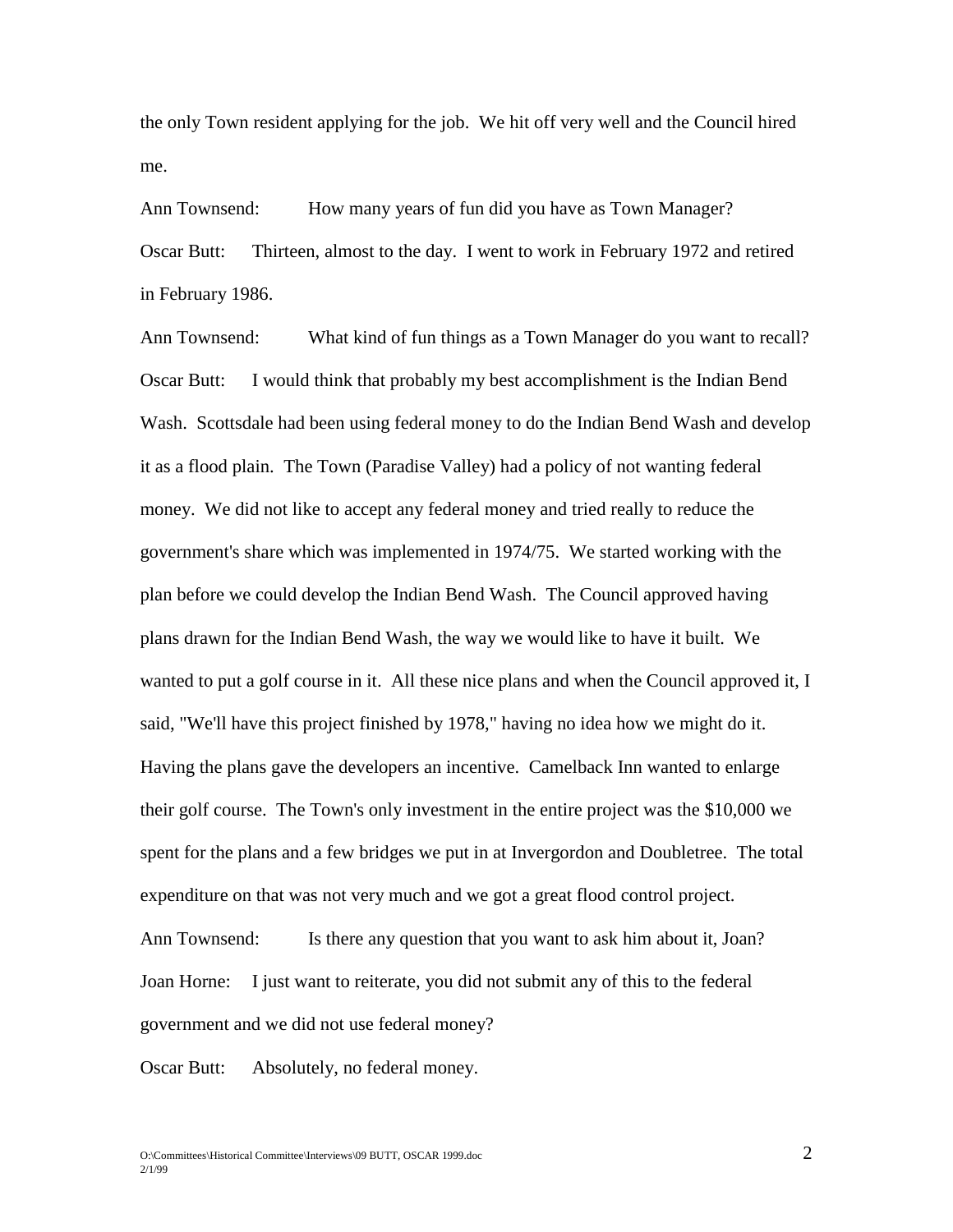Joan Horne: Up until the time I left the Council, we were still trying to maintain that same philosophy.

Oscar Butt: You know the interesting thing about the Town and the thing that really attracted me to the Town once I got to know it was the belief that the least government is the best government. They really believed that. Some of the characters that started the Town would have gotten their eyes picked, the government was bad, they didn't want any part of it. I subscribe to that -- I think government has a part, but I don't think government is the answer to everything.

Ann Townsend: Once you give in to take a little, then they feel they have the power and right to tell you how do it.

Oscar Butt: They had implemented revenue sharing and we were getting \$25,000 at the time which wasn't very much and there was some strings attached to it. But we didn't look at things like that. The Council instructed me to see if we couldn't get rid of it. There is no way we could really turn it in. We could donate it to somebody but there was no way to get the government to take us off revenue sharing. We wrote a letter to John Rose, who was in Congress at the time, which Mayor Bob Tribken signed, asking that they please stop revenue sharing. We don't need the money. We don't want the money. Rose did not read the letter but he wrote back and said, "I agree with you, we've got to fight to keep revenue sharing."

Joan Horne: What did you finally do with the money?

Oscar Butt: Well, we used it. You could spend it without having to question it, so we just rolled it into police hours. That philosophy in not wanting federal money is one of the strong things the Town did. We did ask and get state help one time when there was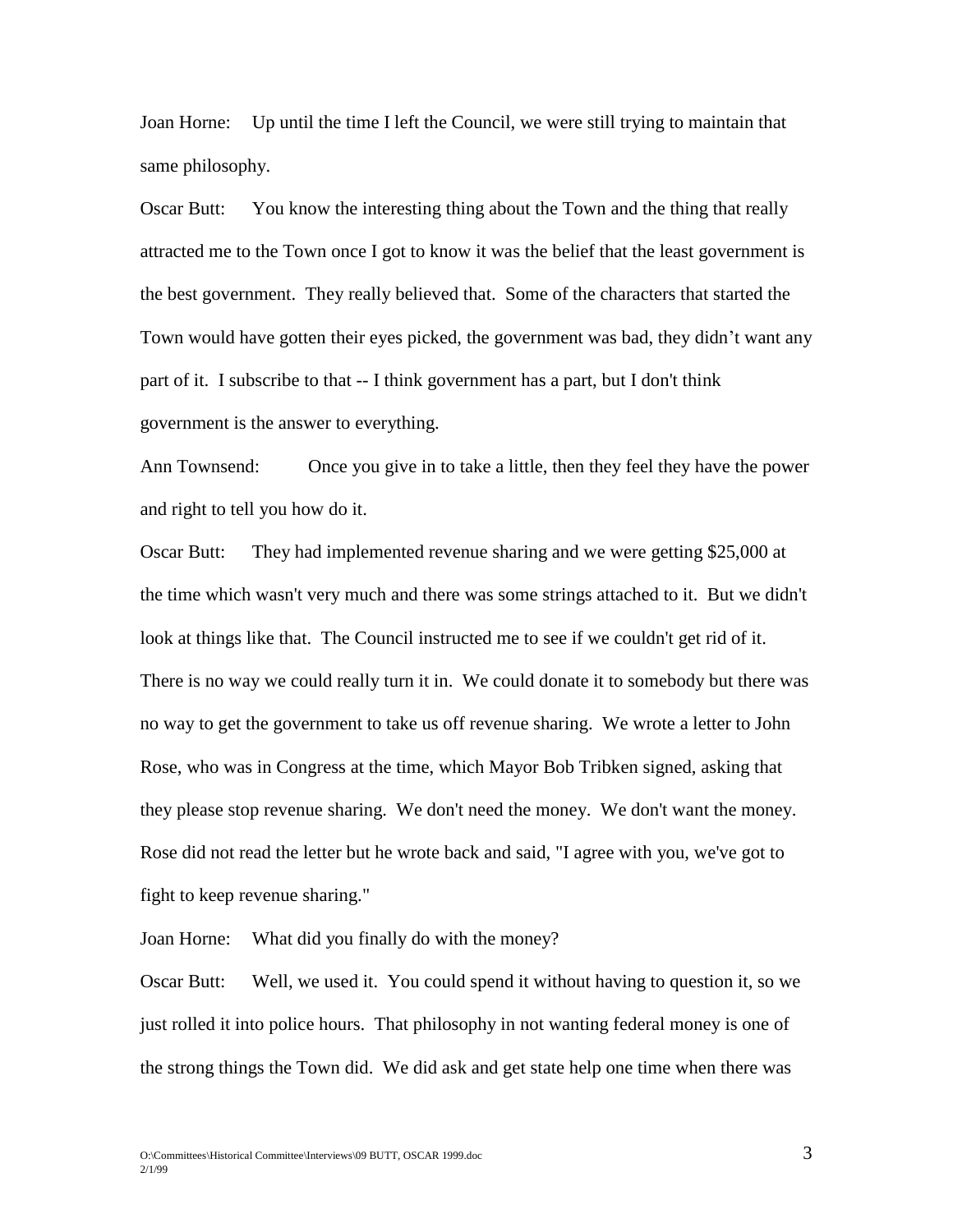flooding back in 1977. We made an application for some state money, and out of the Governor's Emergency Fund, they gave us \$10,000.

Joan Horne: That was a lot.

Oscar Butt: Then it was. Our budget was \$230,000. As soon as we spent that money building new culverts that were washed out, another Town had a flood. But the Council then gave \$10,000 back to the Governor's Fund so he could use for those people. We repaid that \$10,000. It was a grant from the Governor but we repaid it, which I think is pretty nice for the Town to do.

Joan Horne: Talking about the flooding, how do you feel about Doubletree? Oscar Butt: I think the Council is being very biased. There is not a severe flooding problem on Doubletree. I talked to the Mayor very recently and he said one of our problems is that we've got to look at Doubletree and build a Doubletree project so that Doubletree won't be washed away. I said, "Doubletree has been here a long time." In the time that I've been here, we've had a couple of 100 year flood and it has never been washed away. I don't think they need to worry about that.

Joan Horne: The only problem I can remember is the people on Foothill Manor Drive, next to the school, had the berms up. I don't think we need to spend money on 100 year flood protection, but I would think something less intrusive. But there is flooding because I've been caught in it a few times.

Oscar Butt: In the desert, every time there is a rain storm, there is going to be flooding because there is no place for the water to go. You could not build a storm drain large enough to carry the flash flood that we get in the desert. It is better to plan to not let people concentrate the flow of water so that you have the problem. It has been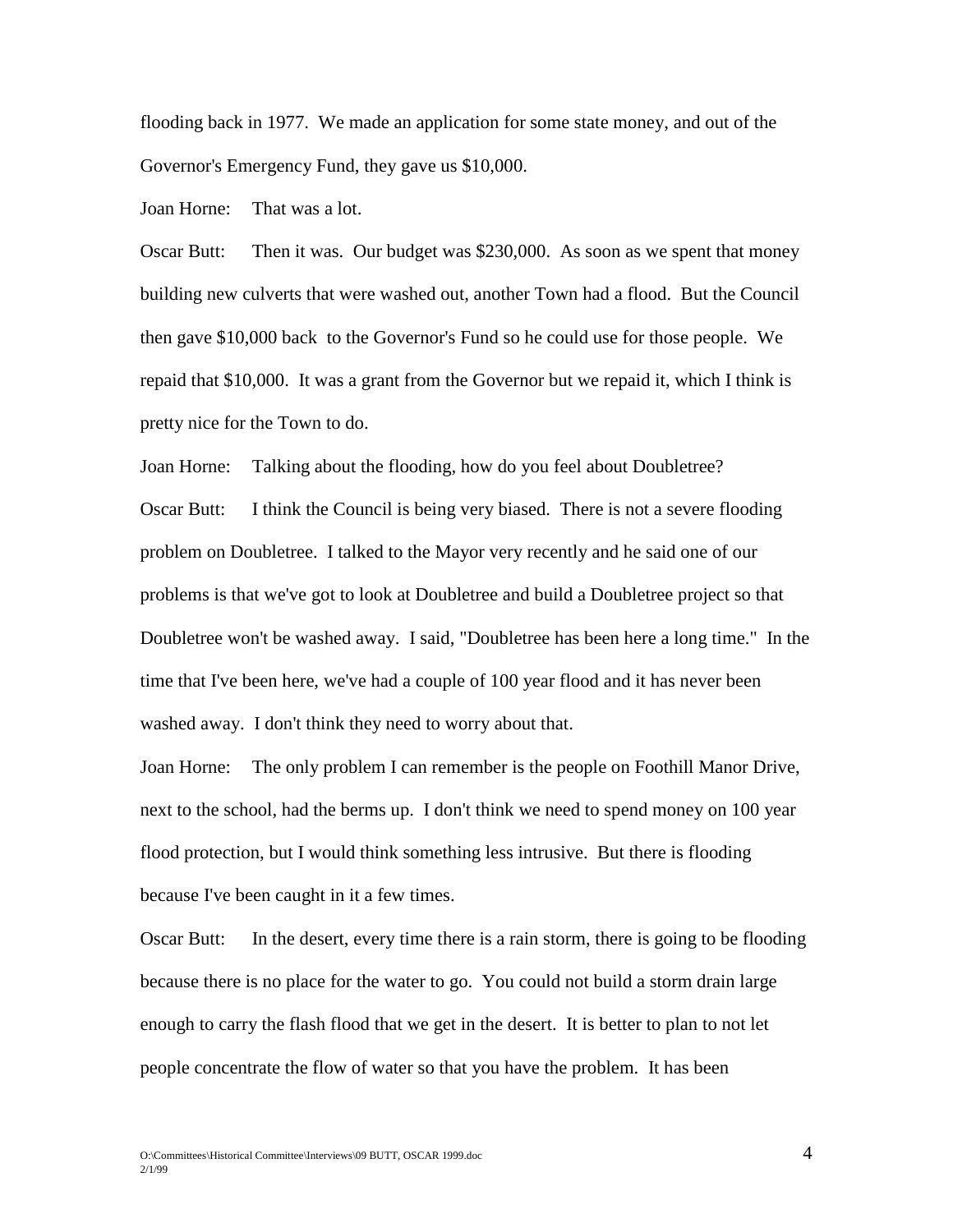concentrated, but there is still one or two homes that are built lower than the Town Code requires, so if you get water in the front yard, it will be in the house. You are required to have your floor level one foot above.

Joan Horne: The idea behind it is to divert the water to the wash. I thought that was a good plan.

Oscar Butt: It's so big. It's just so big.

Joan Horne: Taking the County money isn't really taking government money because we pay into that.

Oscar Butt: But I think that personally that County money is what's driving the project. Without it, I have heard Councilmen say, "we can't afford to let that money go." That, in my opinion, is not good government.

Joan Horne: That started when I was on the Council and some background information may not be known, but I did write a letter to the Council just to give them some background. The money was gone after, after we decided we need to do something, not the other way around, and then we finally got some contribution. We still have to improve that street, it needs improvement. But the impetuous to correct the situation didn't come from the fact that the County was giving money because that factor wasn't there. What this Council is thinking, I don't know.

Ann Townsend: It sounds like it's reverse.

Oscar Butt: I think the Council is genuinely trying to do a good job. They have listened to stories from both sides very carefully and I think have weighed carefully. But I think they have had some poor advice. I don't believe the engineering studies show an accurate picture of what the problem is. I think there are much subtler ways to solve the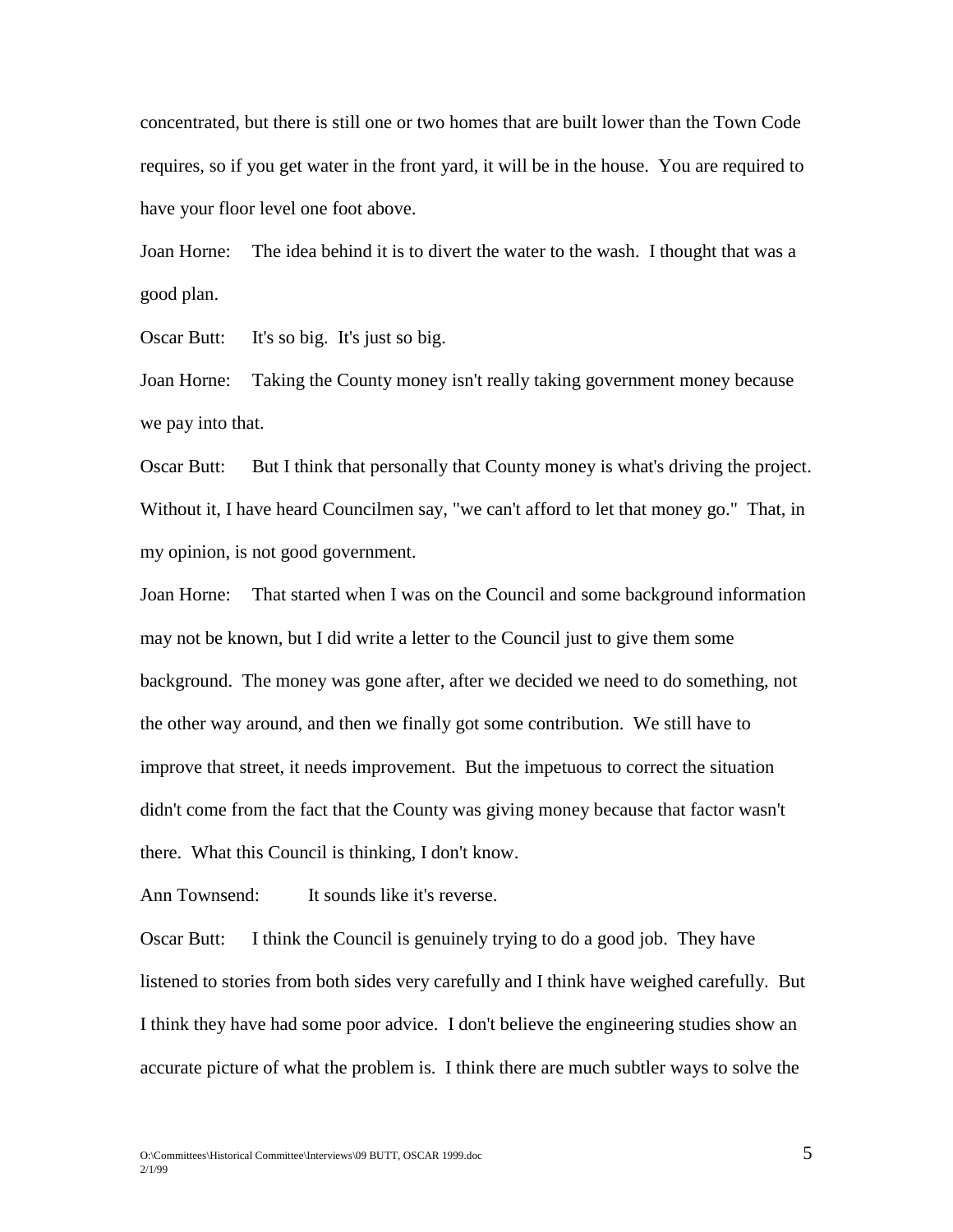problem than that big mammoth Flood Control project. This will, in my opinion, really ruin this neighborhood when you start lowering Doubletree.

Joan Horne: That was not what was going on when I was there. The biggest problem has been that Phoenix would do nothing and they build those homes over there, which is what's running through Doubletree.

Oscar Butt: But it's not a major problem. I have lived here 27 years and I have seen the floodwaters. We had some problems with some homes because when the developer for this area built them, he came in and leveled the land without considering any wash. It was nice level land when I moved in, no drain ditches or anything else. They're saying that we have those drainage ditches back. The neighbors themselves, when I was the Manager, built this little ditch back behind their yards and took it around to Doubletree. And the Town took it from Doubletree down to the Indian Bend Wash. With the exception of one home whose finished floor level is too low, we have not had any problems.

Ann Townsend: Was that house finished before the Code?

Oscar Butt: Yes. It's an interesting problem and one, of course, that I think the Town needs to be involved in, but you cannot let it be driven by engineers.

Joan Horne: I just remember the yelling and screaming from the neighbors on Doubletree, but the neighbors along the Cherokee wash and anybody where the water really affected them said, "Do something," and we tried.

Oscar Butt: When I became the Manager in 1972 we had a big storm that really flooded this area, the northeast part of the Town up in Berneil and Fanfol. Scottsdale had, unbeknownst to the Town, built that ditch along Invergordon. Here's a big ditch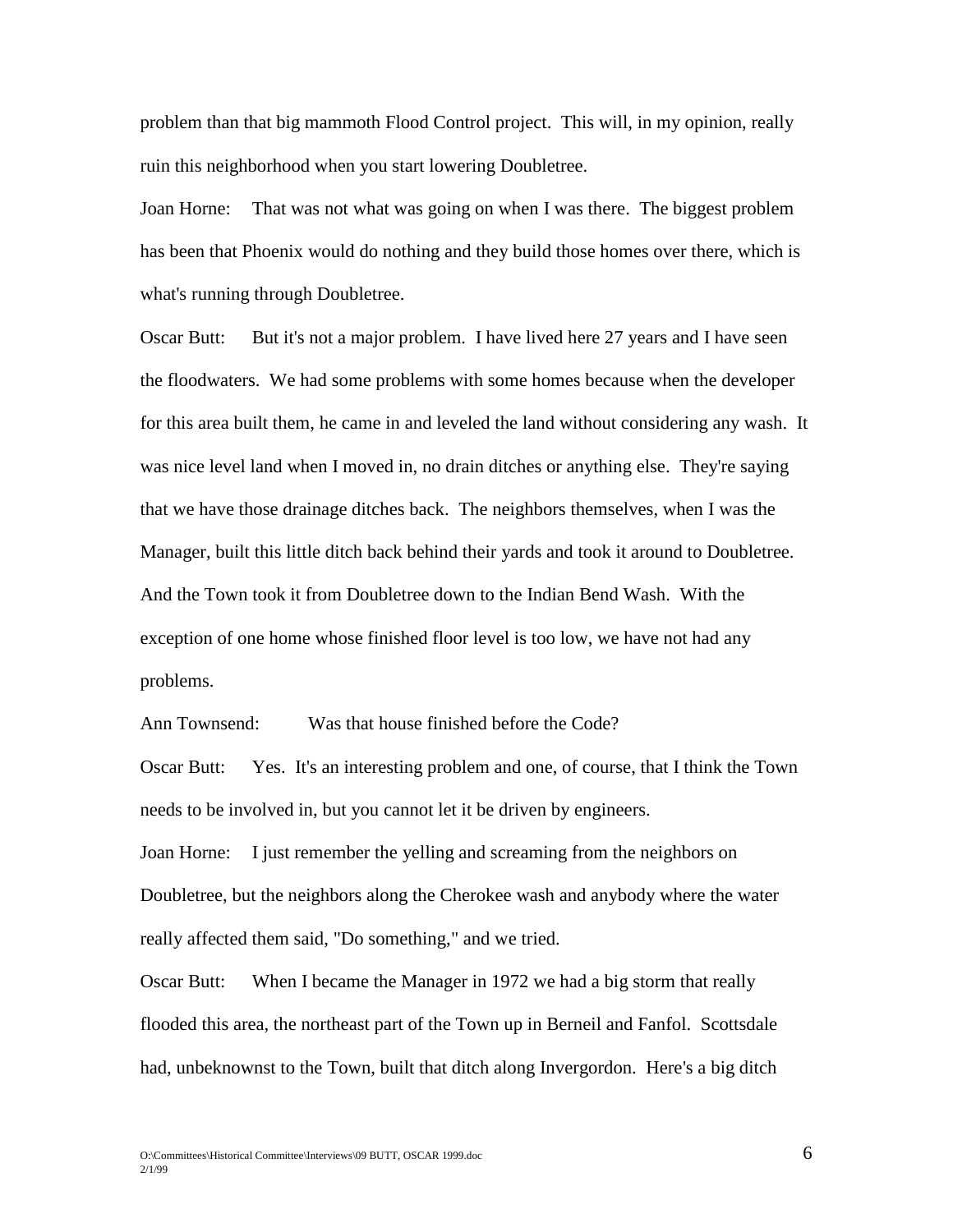that's been built for Scottsdale flood waters. The Town had made no provision or anything else for it. The Berneil ditch had been drowning that land up there. Then in 1972, all that water flooded into Town. The Town approved a Flood Control District and had a flood plan. The plans were drawn and we would spend \$100,000 to solve that problem. The bid came in at more than \$100,000. That's about the time I became the Manager. The bid was turned down because it was too much. The rules of the Improvement District were that you could not spend more money than was voted on. So I thought there's got to be a way to do it. The Berneil ditch and everything up to it had become dirty. We had to remove that dirt in order to dig the ditch underneath to get the floodwaters down. I had a man that wanted to buy that dirt, and we sold him the dirt. The Town had the Berneil ditch in the Articles. We sold this man the dirt, gave it to him, provided he dig the ditch. We got it built for less than \$100,000 for the improvement by selling that dirt. At that time, Doubletree was not paved across the Indian Bend Wash; it was dirt. Every time it rained, Doubletree became unpassable. We were always needing to put dirt in there and finally piled some dirt and built back up a little bit.

Joan Horne: I know someone who lives on Doubletree and we were there for a Labor Day barbecue and we were stranded by a downpour. They had Town employees out with a truck but you couldn't drive a car through it. It took an hour or two before the water subsided.

Oscar Butt: You have to expect that there will be times when we have a hard rain that the washes will be filled. The bridge over the Indian Bend Wash only carries a five-year storm. Any water above a five-year storm goes over the top of the roadway. That was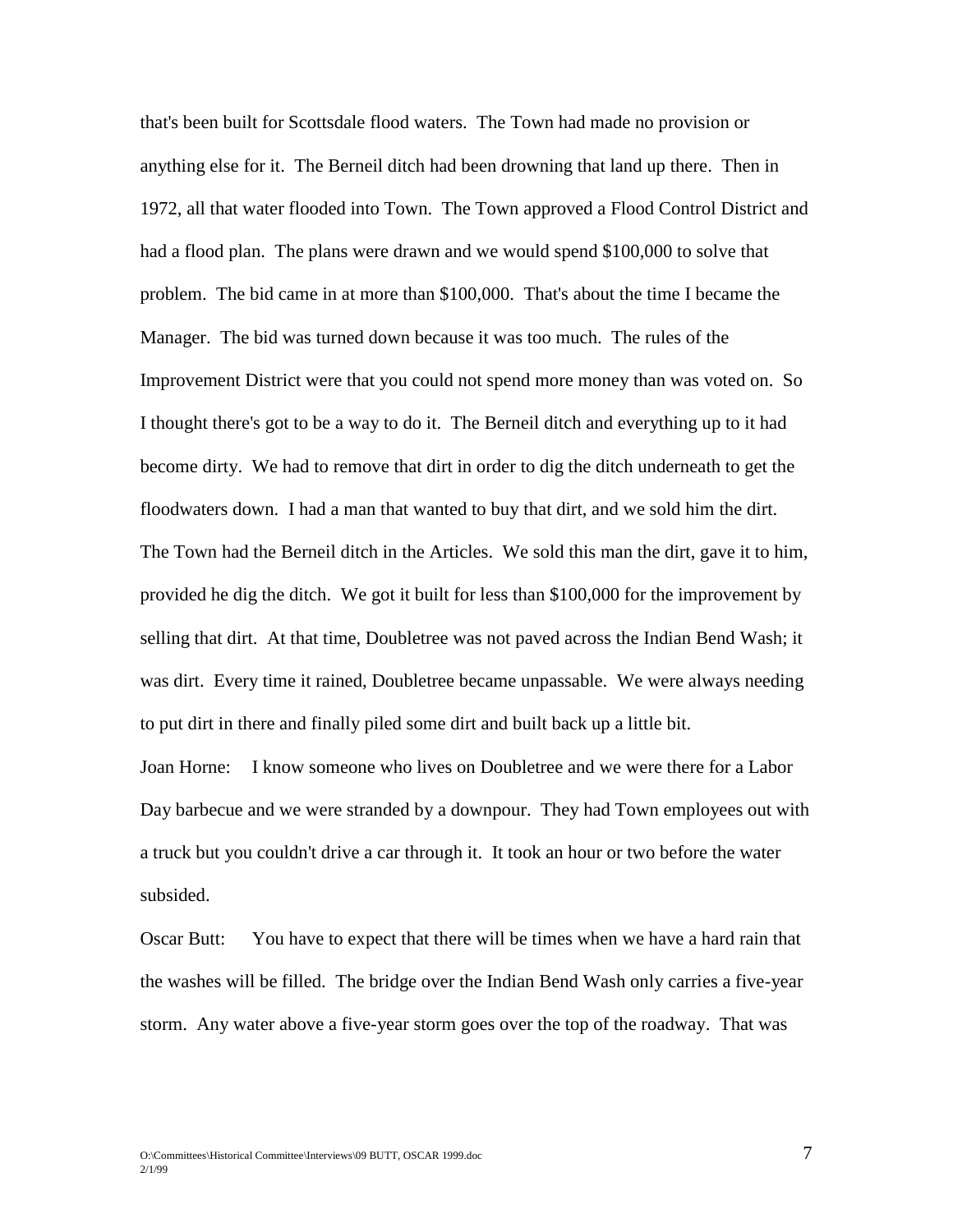the way it was designed. So if you have a ten-year storm theoretically, you should not be able to go across the Indian Bend Wash until it goes down.

Joan Horne: When we had that last heavy rain, I was on Hayden and Indian Bend and you couldn't go through. I saw the cars going through totally ignoring the signs.

Ann Townsend: They also pay a large fine if they have to be rescued.

Oscar Butt: When I first came here, we had an awful lot of rain. People were getting stuck in the washes down on MacDonald. There are quite a few washes that you couldn't go through. Nona, my wife, had to get pulled out of the wash on Tatum. We were used to driving with water on the roadway.

Joan Horne: I think that we need to have the washes cleaned out, but I think that we need some intelligent command of providing flood control, considering the increase in traffic.

Oscar Butt: One thing I think the Town can do is to keep the washes that we have open. We do not maintain the washes. We have some washes that are clogged up with growth. Most of them are not dedicated as easements. The Town can go in and make those people who own the land keep the wash clean.

Joan Horne: I don't think the people know that they are responsible. I think when people buy homes, they should look into that. People should know that they can't plant trees and dump garbage into the washes; they have got to be kept open.

Ann Townsend: Maybe they need a yearly notice because people will forget. Oscar Butt: The Town when I was the Manager would send out letters saying that an inspection has revealed that the wash behind your house needs a little attention, could you please do it? We would send it to all the neighbors along that wash. They would get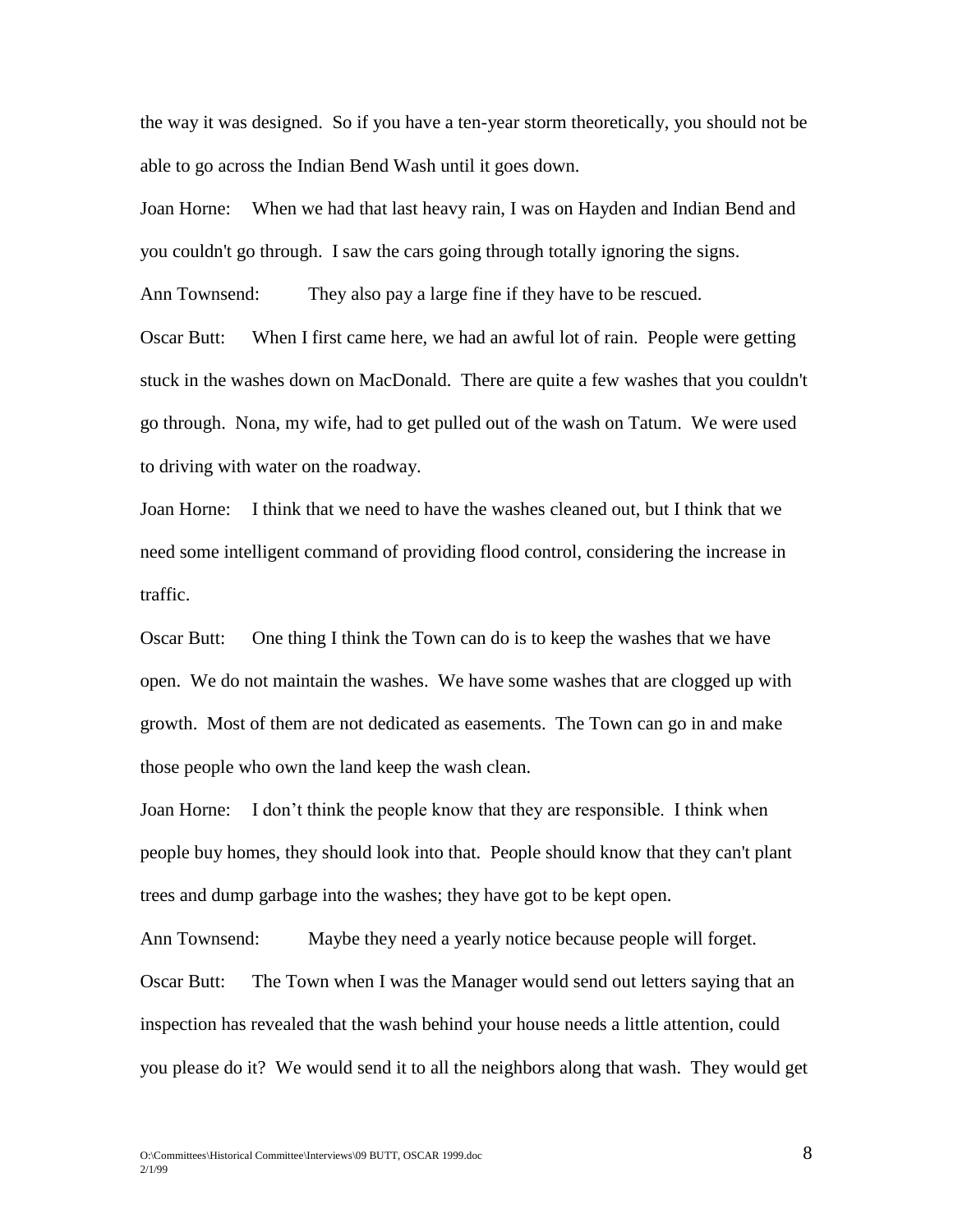together for a few bucks and hire someone to clean it. We explained to them that it would be cheaper than having the Town do it because if you don't do it then we will and charge them.

Joan Horne: Well somehow that fell by the wayside.

Ann Townsend: By July 1, it ought to be all cleaned up ready for the monsoons. Oscar Butt: When I came, I think the management types of how the Town is run has changed. When I became the Manager, we had four employees and the Manager. We had Mary Ann (Brines) who was the Town Clerk, personnel officer and treasurer; we had Dorothy who was the bookkeeper; and we had Evie who was the secretary. In the Police Department, we had the Chief and five officers. All of our dispatching was done by Maricopa County. We did not have a communications dispatcher. We only had five officers and that's enough for one man around the clock. We did not have two men any time. It was suggested that we have two men on duty at all times. That meant we had to double the police force because to fill one position, you need five people if they will work 24 hours a day, provide for leave, sick time and vacation. That was one of the things we did right off. Our attorney and engineer were on contract. We had Rockwell of Hook, Rockwell for the engineer, and we had a Town Attorney whose name was Taylor. The first employee that we hired were the police officers so we could have two on the beat at a time, and then we hired the Town Engineer, a guy by the name of Charlie Washington. Then we hired an attorney whose office hours were not the same as the Town's. He liked to work at night and stay off during the day. I said, "You ought to be here when I'm here." He said, "But I work, I put in more time." I said, "That's fine, I know you work," but he couldn't make that adjustment. That really started the Town as a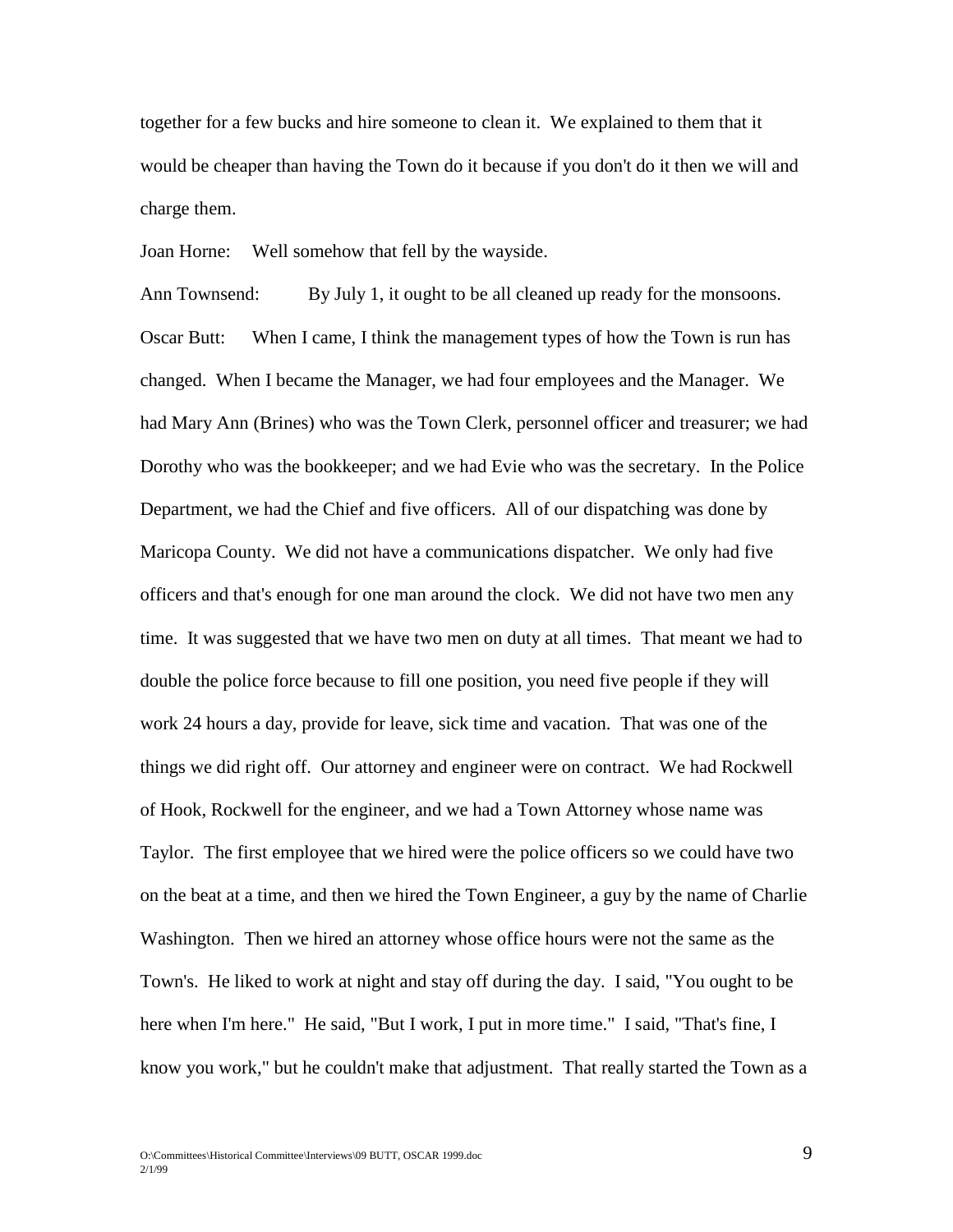professional staff because unless you have an attorney and an engineer on duty all the time, you don't have a professional staff. Mary Ann, God rest her happy soul, did just a fabulous job. She did everything that was required of her and then much more. She never said no to a task, and she did everything perfect. She never made a mistake and she always had a smile on her face. She did everything very professionally.

Ann Townsend: Any more things during the time you were the Town Manager to remember for all of us? Any other accomplishments besides the Indian Bend Wash? Oscar Butt: Well, of course, we published the Hillside Building Regulations. Before then, we did not have a complete set of Hillside Building Regulations which have been amended and modified many times, but we at least put forth the first set. We worked on the Code with the help of the League of Arizona Cities and Towns. We went through the Code and completely redid the Code, probably in 1975. We had a flood study done of the Town. With the many floods we had, we wanted to know what could be done. We had the whole Town laid out in a flood study, a very complete flood study that showed projected washes for 100 years time and all the washes through the Town. We became very interested in sewers and tried to provide the Town with sewers. We were piece feeding it because every time a subdivision would come, we would consider whether they could economically put in sewers, and if they could, we would require it. We didn't have plan, however, so we did a sewer study of the whole Town; laid out the Town where the sewer lines should be and how they would go. I think that helped a lot to develop a good sewer system plan in the Town.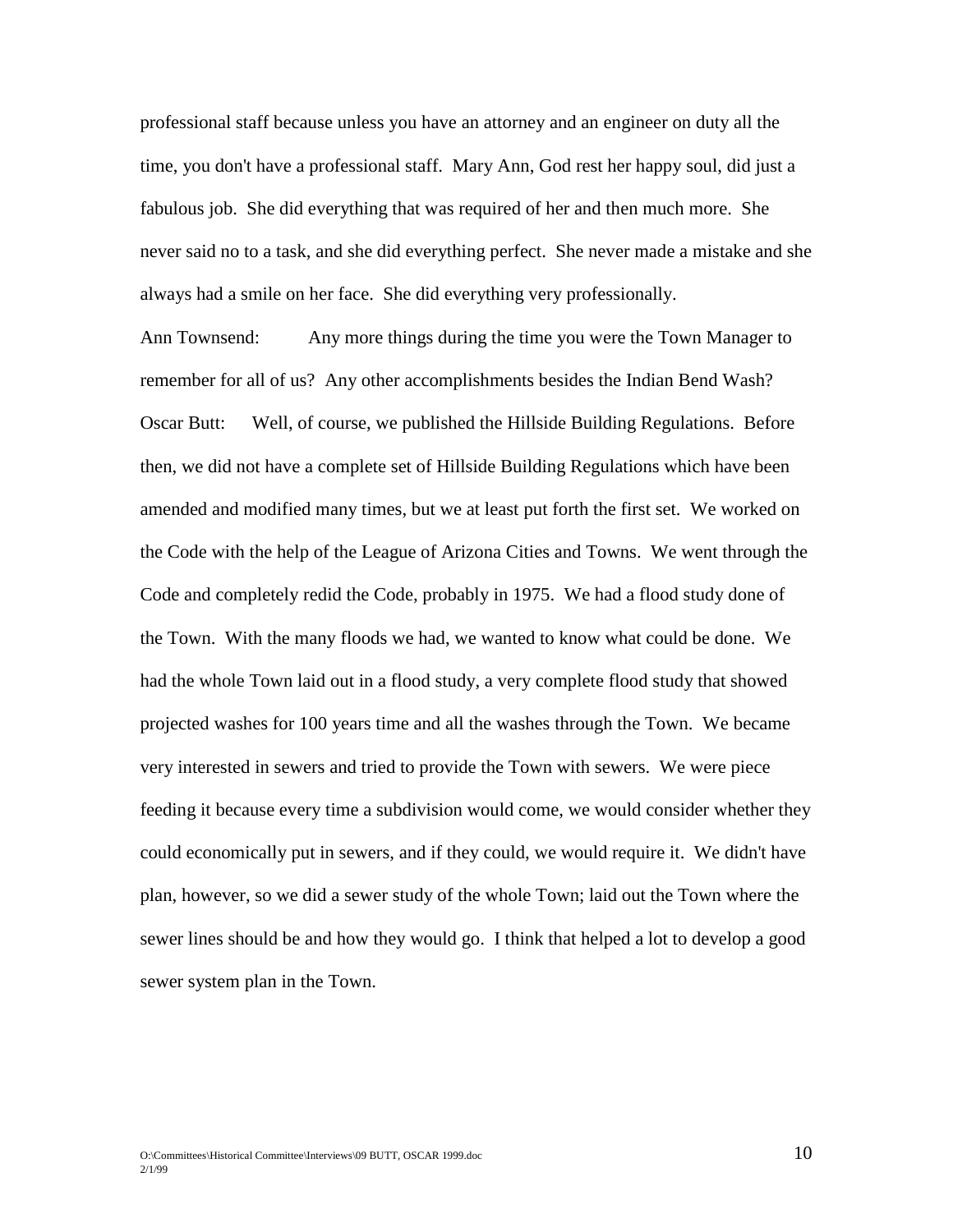Ann Townsend: A lot of homes are still on septic tanks. Is there a possibility that the Town Council could set up that we put the sewers in and put it on our taxes? A lot of towns in the country would pay it out in the water bills.

Oscar Butt: There are many ways to do it. The Town has the philosophy I believe still today that we will have no taxes. We could build it as an improvement district and that's the way much of it has been done. We put in sewer systems in local areas where the neighbors get together, and then the Town issues bonds that the neighbors pay off in time. The Town is helping you do it but they are not actually buying anything. But also the Town, in the interest of getting sewers, is now paying 25% of the cost of the sewer. Joan Horne: That I think is right. That part of the capital improvements was put on hold with the last Council. If somebody wanted to hook up, they could. People felt septic systems just wouldn't work anymore, and they had to know where to go. The Town does pay part of it. That's come along because we get the money from APS as well.

Oscar Butt: The last contract that the Town drew up with APS was back when I left the Town which provides that APS pay 25% of the undergrounding costs.

Joan Horne: Actually we renegotiated that contract.

Oscar Butt: You got APS and the Town paying for it, and the neighbors who benefit from it pay a small percentage.

Ann Townsend: I guess I thought if our water was coming from other areas like Phoenix, then our sewer tax was put on our Phoenix water bill, we'd be paying the tax through our water bill to Phoenix so it wouldn't be as if Paradise Valley technically was charging a tax.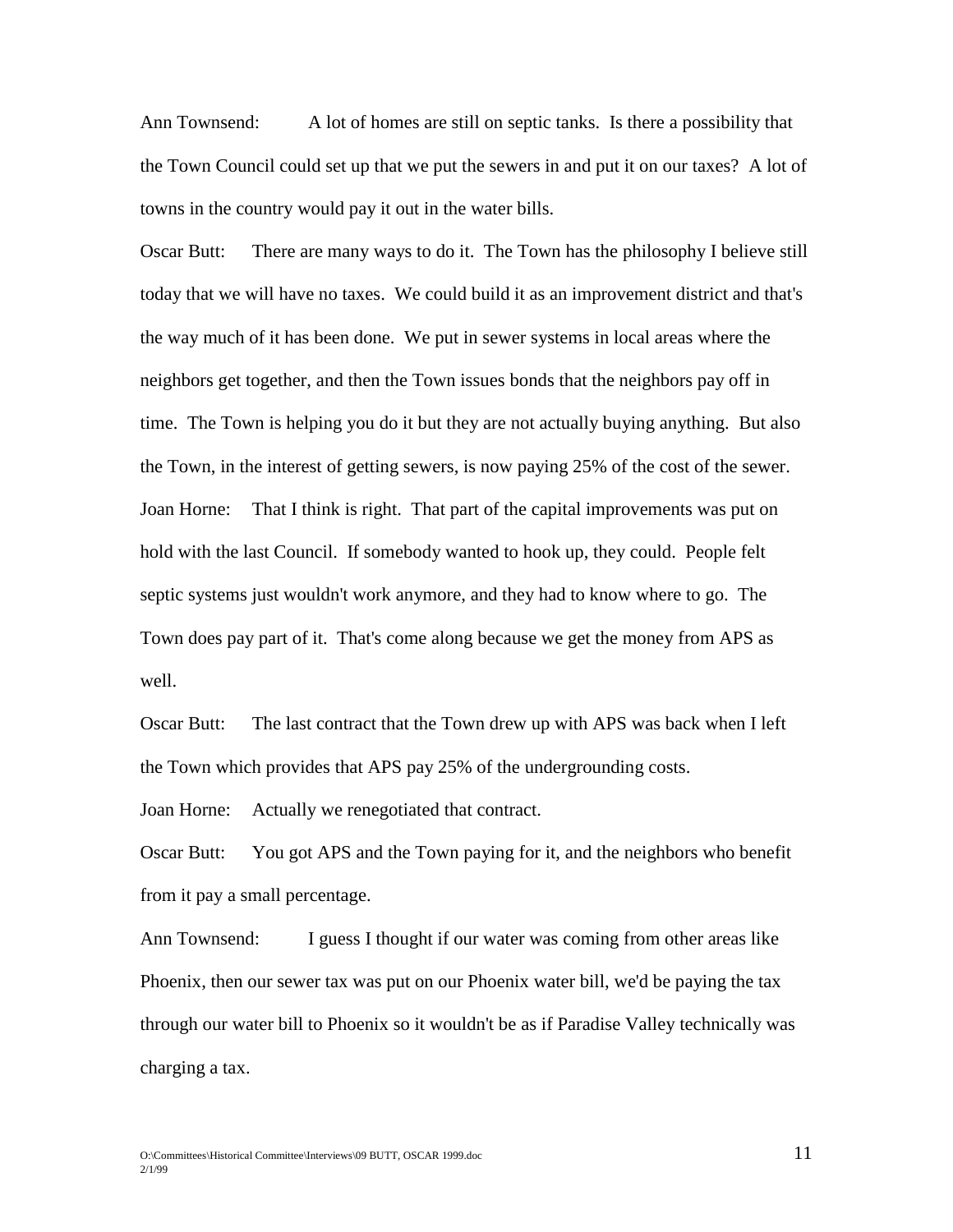Oscar Butt: Well, our biggest problem right now in sewer is that since we are not a member of that multi-city sewer district, we've had to piggy back on either Phoenix or Scottsdale. You remember the big fiasco we had a couple of years ago with Scottsdale. Neither Phoenix nor Scottsdale is real eager for us to increase the sewage flow. That's caused a problem. Back when I was the Manager we had the opportunity to join that multi-city sewer district and we probably should have done it.

Joan Horne: I don't even know if we still have the time to go in.

Oscar Butt: We paid Scottsdale an awful lot of money to get out of that thing.

Joan Horne: There was no reason for that to ever have happened.

Oscar Butt: Absolutely not.

Joan Horne: I also had the background on that and shared it with that Council. It was unwritten discussion between Councils and they said they would consider it. All of a sudden, when they stopped them from giving the sewer which had nothing to do with that, that's what happened. We never said they couldn't put the sewer in. We use it, how could you tell them not to put it in. It never needed to happen.

Oscar Butt: It shouldn't have happened and it unfortunately cost the Town a lot of money. I'd like to talk a little bit about some of the people that I have known that really are the forefathers of this Town.

Ann Townsend: Yes, you're welcome.

Oscar Butt: Jack Huntress, who became the second Mayor of this Town, elected by the Council. He was Mayor for ten years and he probably set the pattern of the Town better than anyone else. He was very conservative. He had a great feel for the people and a great feel for the area. The people that first incorporated the Town were individuals who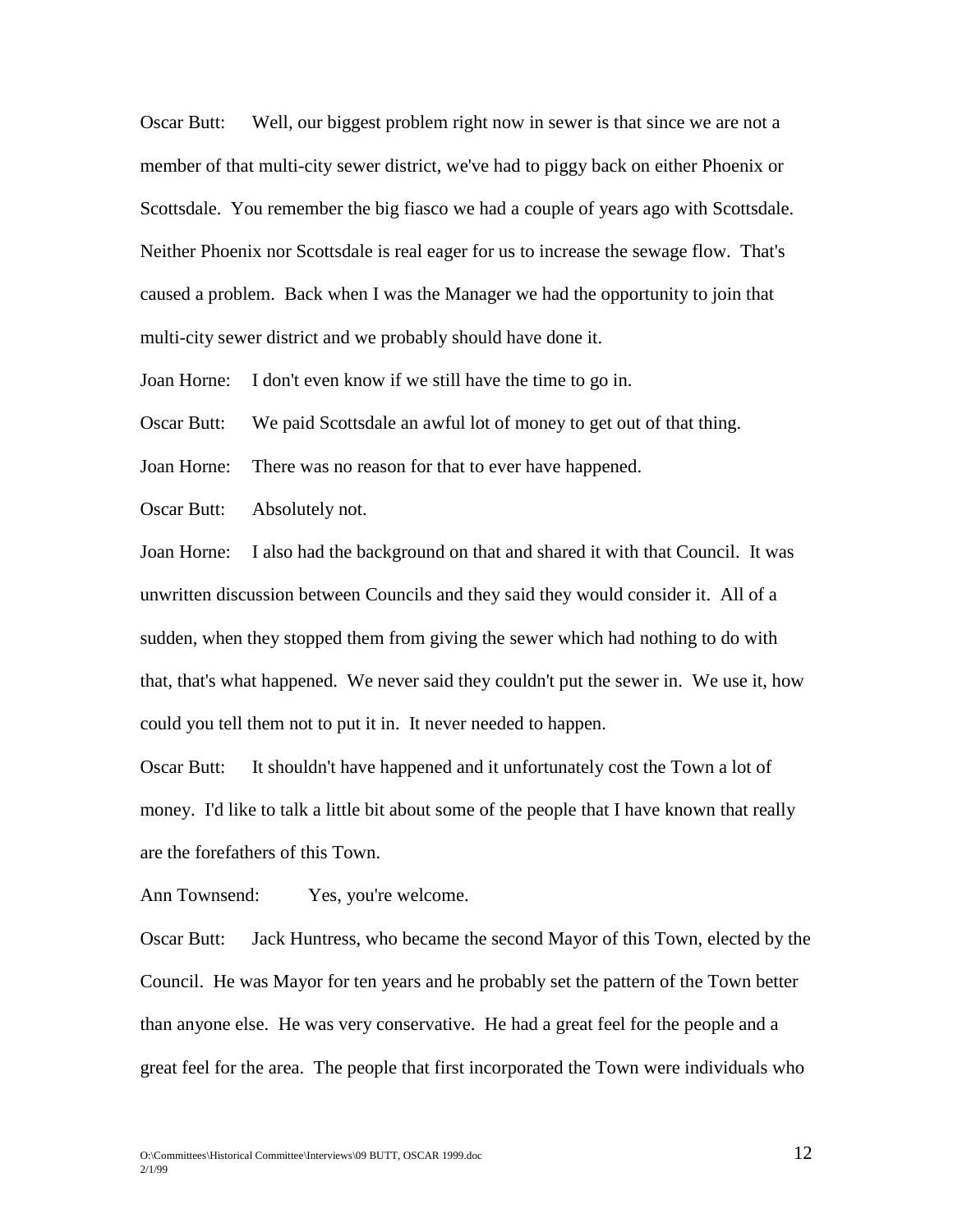found themselves more and more going down to the Board of Supervisors fighting development planning. They wanted this area left alone. If you came into the Town in 1972, you had a lot of 10-acre parcels of land and little houses on them. They were individualists who wanted just open space around them, like Barbara vonAmmon. When they wanted to build a racetrack at Doubletree and 56th Street to Mockingbird, they decided (this is hearsay on my part because I wasn't here) that they should quit this and have their own Town and run it the way they would like it to be run. People like Barbara vonAmmon, Jack Huntress and many others started to circulate the petition to incorporate the Town. When the Town was first incorporated and the incorporation was approved, Scottsdale and Phoenix started lawsuits against the Town because they didn't want to put an upshot Town here. Those lawsuits were in the courts for a long time. I was the Town Manager before the court finally threw it out. I think it was probably in 1974 or 75 when these things were finally decided. (The State Supreme Court decided Paradise Valley was a legal town in 1972) We had people like Jon Bonnell and the Town's first meetings were held in Jon's house. Helen Marston served as the Town Clerk for a long time without pay. She kept most of the records in her spare bedroom. If you wanted anything done, you had to go to Helen's house to make an application. Helen was a wonderful person; she was from Texas, a true pioneer western spirited gal. She had a program that if you had a chuckhole in front of your house, she would provide the material and pay you 25 cents for every chuckhole you filled. You would come down to her house, pick up the material, she would pay you 25 cents and away you'd go.

Ann Townsend: This was just dirt, it wasn't black tar was it?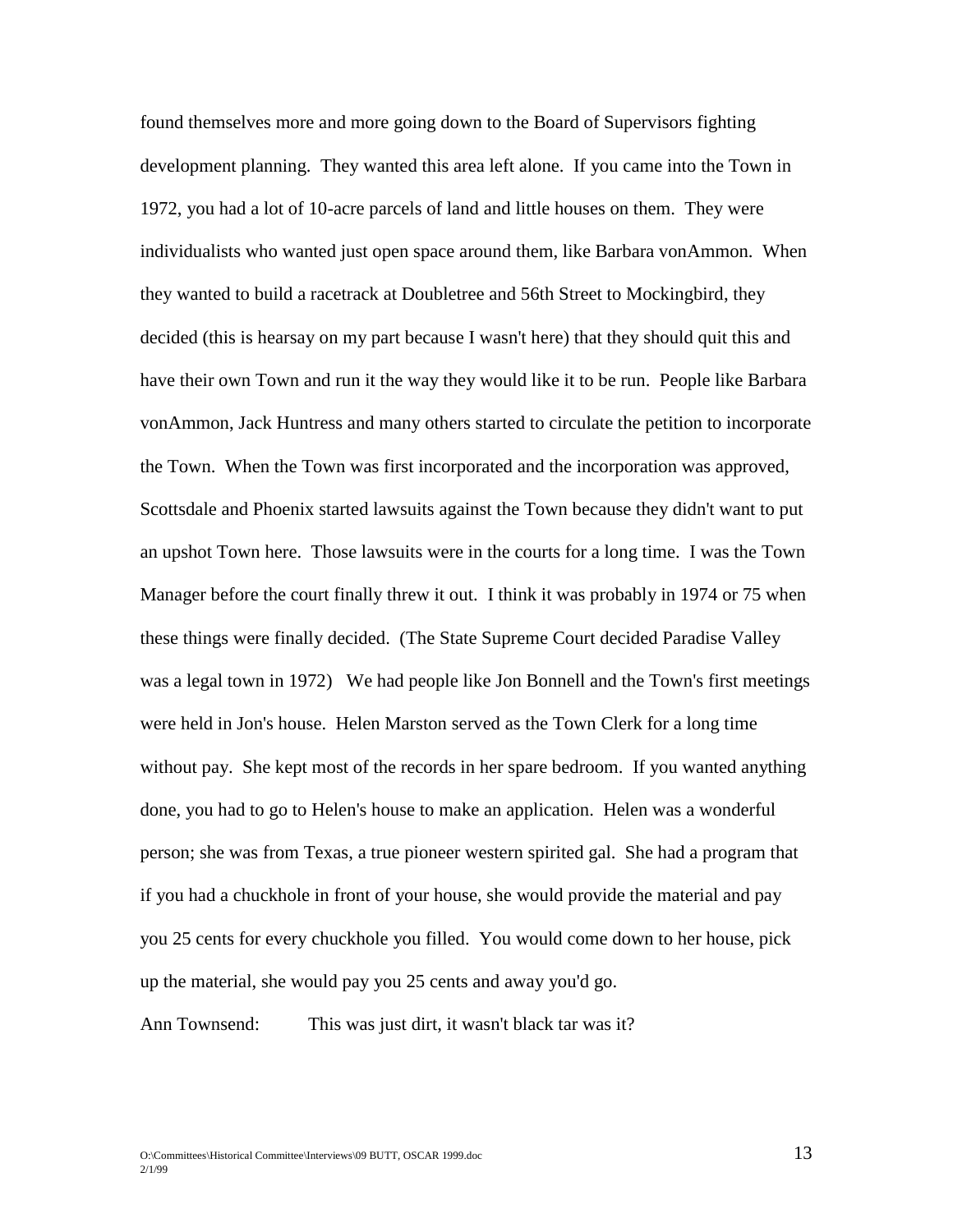Oscar Butt: No, it was black tar. Helen, if she liked you, she would grade your driveway; if she didn't like you, you couldn't get her to grade your driveway. She served as the Town Clerk for many years. Later she was paid, but she was a wonderful little old lady. When we dedicated the new Town Hall, we had a big long rope to raise the flag. We wanted to get all the old towns people to help raise the flag. When it came time to raise the flag, Helen rushed over and raised the flag all by herself and we had the long rope with all the people were holding never had a chance. She wanted to pull it up herself. She was murdered.

Ann Townsend: While she was still Town Clerk?

Oscar Butt: No, she had retired. She was murdered and we were never able to solve it. Joan Horne: I had heard, and this is only hearsay, that they suspected who it was but they couldn't prove it.

Oscar Butt: We had a very strong suspicion of who it was.

Ann Townsend: Would you reveal it?

Oscar Butt: No, I don't think it would be fair.

Ann Townsend: Is the person still living?

Oscar Butt: I don't know. He was a relative. But I don't know.

Ann Townsend: Did you know Raymond O. Mitchell?

Oscar Butt: No. I didn't him.

Ann Townsend: He lived in the Town, but he was on the County Board of

Supervisors, and was an attorney and helped do the legal work to incorporate the Town. I

wondered if you had had the privilege to know him?

Oscar Butt: No. Les Naumann, I'm sure you've interviewed him.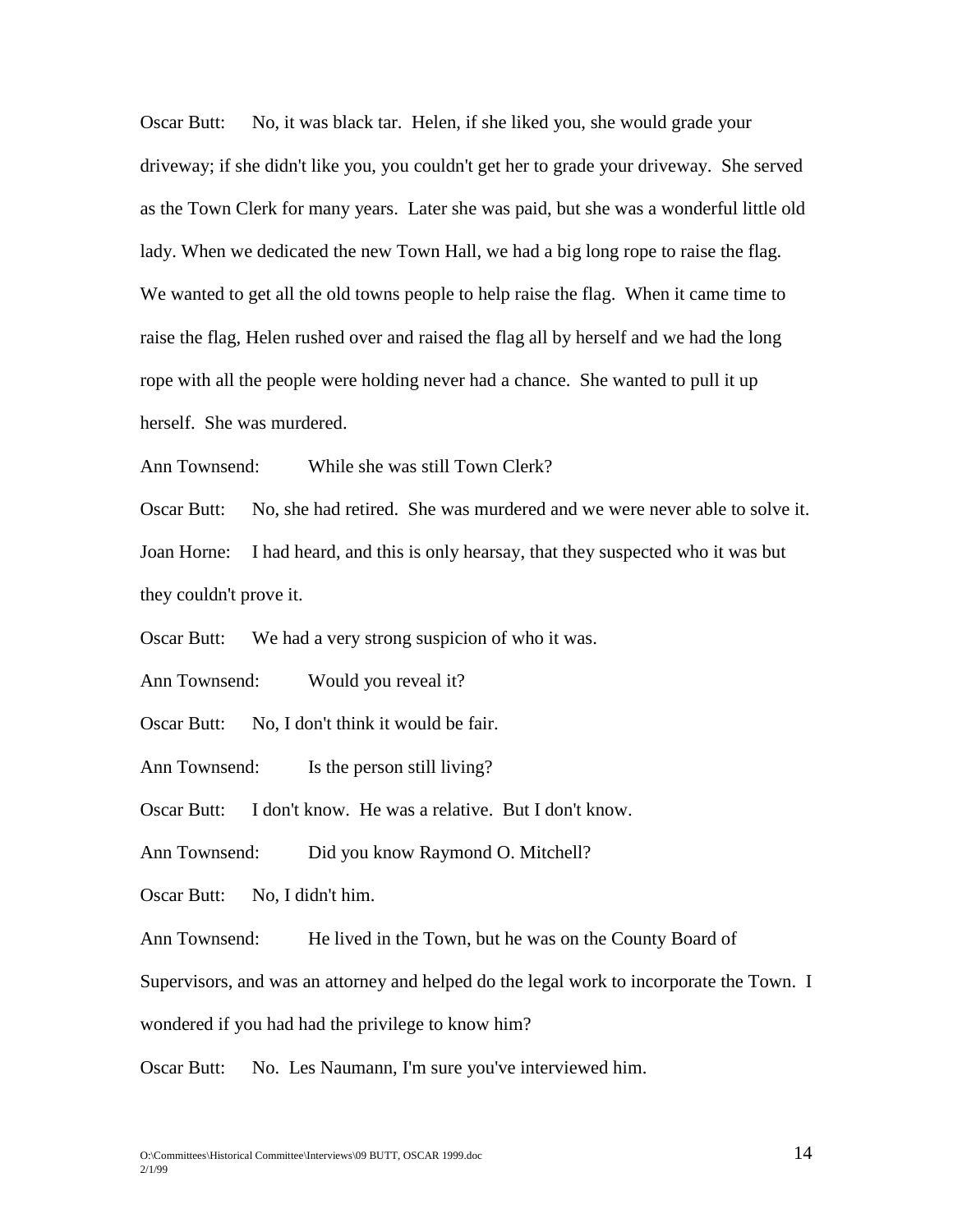Ann Townsend: Yes, we have.

Oscar Butt: Les has just been a wonderful resident of the Town and was the Marshall for many, many years.

Ann Townsend: Ten years, the same length of time as Jack Huntress. Oscar Butt: He served all of that time without any compensation. Finally, the Town did start paying a car allowance. He was the only officer in the Town most of the time. We were using Maricopa County and would call them, not the posse but the regular sheriff. They would come out and do the work in the Town. But Les was in the Town and he was the Marshal for a long time. Then there was a baseball umpire, Jacko Connley. Jacko was Marshal for a day, I think. Jacko found out that the Town wasn't going to pay him, he decided he didn't want to do it. He was a league umpire, Jacko Connley. His son was a columnist for awhile. He was a major league baseball umpire who lived in the Town. We had a lot of honorary deputies. Barry Goldwater was an honorary deputy. Jacko was an honorary deputy after he turned down the job. They did whatever was necessary. It is an interesting part of the history of the Town because we had law enforcement that was done by the citizens.

Ann Townsend: Kind of what Joe Arpaio's men are doing now?

Oscar Butt: Yes, he had his posses going. Les was a true Marshal. He and Helen played the roles. If you went into Town Hall when Helen was the Town Clerk, if she liked you, you could get anything you wanted, but if she didn't like you, you'd better not go in there. I had the privilege of knowing Helen later on. I had dinner with her the night before she was murdered. Helen must have suspected something because Nona, Helen and I went up to John Gardiner's for dinner and when I took her home, I went in her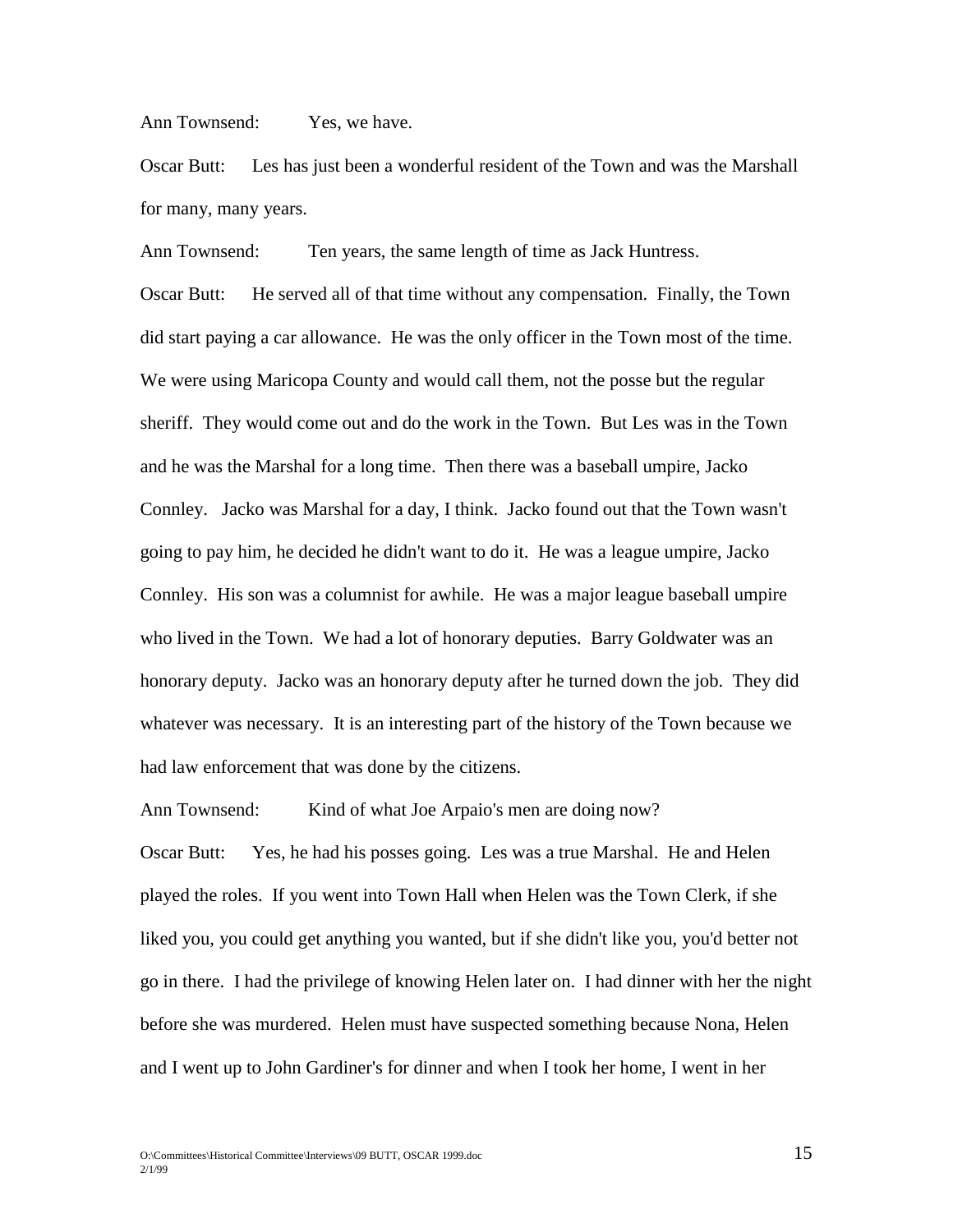house with her. She went in every room; she had a stick that she kept by door and poked it under the bed; she opened every door and checked every window to see that her house was secure.

Ann Townsend: She was really rather fearful but she never complained. Oscar Butt: That's why I felt that someone that knew her had to have come in the house because she wouldn't open the door to anybody she didn't know. She had at least two bolts on every door. It took her 30 minutes to get in and out. We had the Maricopa County Sheriff's Department help us with that investigation but it was never solved. I hope that Jack told the story that when the Town was first incorporated, they had no money to operate on. Five citizens of the Town, the only one I remember is Jack, each went down to the bank and signed a note for \$1,000 each. The Town had \$5,000 to operate on until money could start coming in. At the time I worked for the Town, that was the only debt the Town had ever had.

Ann Townsend: The first budget was only \$40,000. That's pretty amazing. Oscar Butt: When we moved into the Town, I knew I lived in the Town of Paradise Valley but that's as far as I knew. When I decided to apply for the job, I couldn't find the Town Hall. I jumped out and asked the first townsman and no one knew. Then when I found it, I almost tore up my resume. Did you ever see the Town Hall?

Joan Horne: No, I got here in '79.

Oscar Butt: We rented half of the building owned by Clyde Alexander on Malcomb Drive, the first south of Lincoln Drive. There was a little building that housed that air conditioning place. At one time it had an art studio in it, the Valley Presbyterian Church met in that building, and the Town rented the space from Clyde Alexander. When I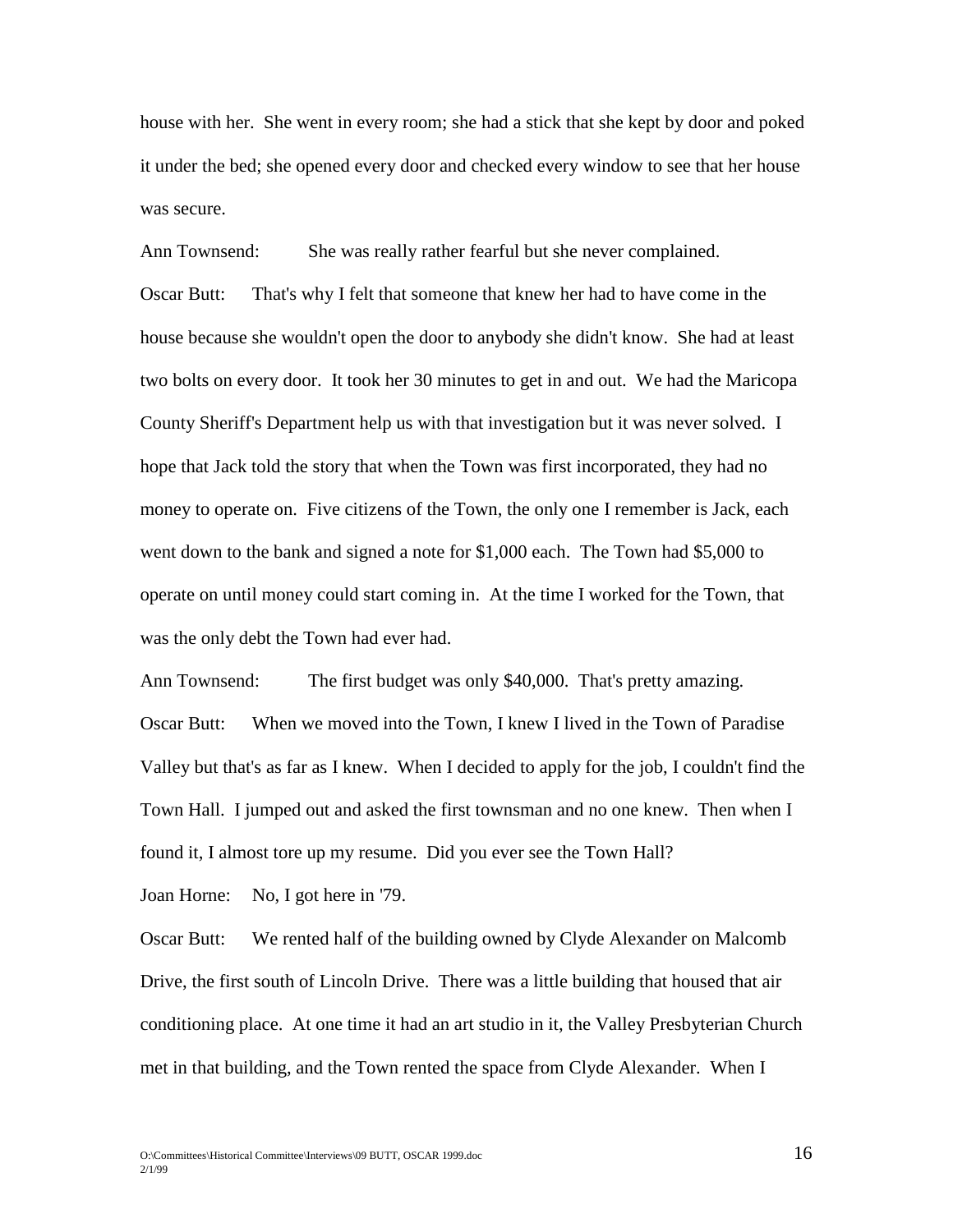walked in, there was a termite train coming from the ceiling all the way down to my desk. The Town had drawn plans for the Town Hall but didn't know how it was going to go. After they hired me, I told the Council that the first priority would be to build the new Town Hall. They said, "You can build if you can pay for it." We built it and paid for it the first year. We didn't do a lot else, but we paid for the Town Hall. As I recall, it cost \$235,000 for the whole building. We had a great contractor and a great architect, William Bruder.

Ann Townsend: He was a young architect working for an architecture company in Tempe.

Oscar Butt: This was his first building. He has since gone on to do some great things. The Town has won many awards on that building. Bruder's idea was that if it's government, it should be art. He designed the building so that if it has steel in it, you will know it's steel because you're going to coat it to look like steel. If it's wood, it will be wood; and if it's concrete, it will look like concrete. The building when it was built, if it was concrete, it looked like raw concrete; if you went in and looked at wood, it was wood; and if it was steel bolts, then it's steel. It was supposed to be an honest building and we won quite a few awards. When we first looked at the building, Jack Huntress and I were on the Building Committee. We went in and asked that they turn it over to us and the ceiling was not the way it was supposed to be. We met with the architect and he said, "Look, I had to substitute the wood, but the difference is so minute you couldn't notice. I couldn't get the fir I was supposed to. It's exactly what it's supposed to be. It looks perfect and I like it." In other words, "You'd better learn to like it," which I did, but it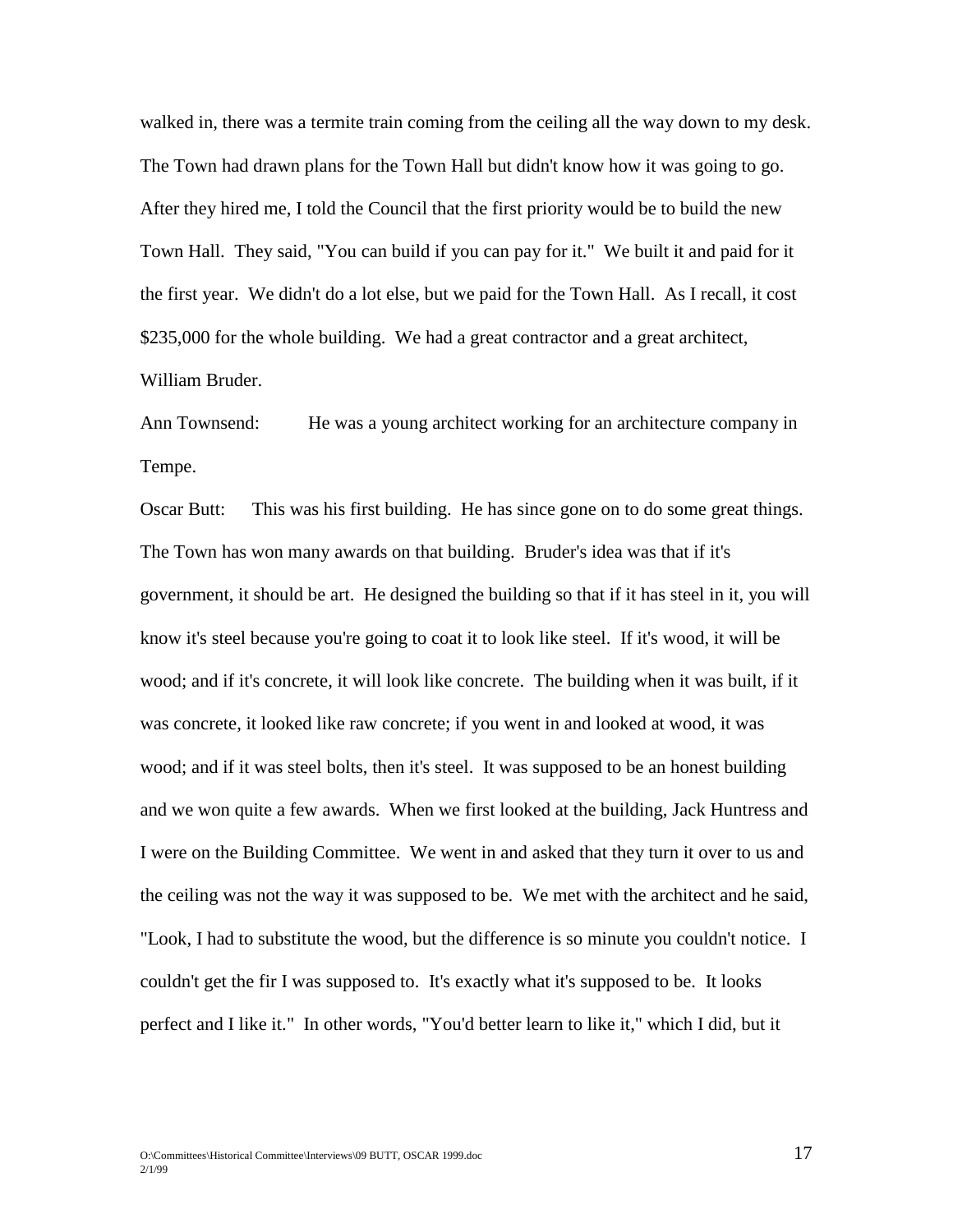was a shock when you first went in and saw these sheets of plywood stuck on the ceiling. It didn't look like I thought it should.

Ann Townsend: Maybe that's the material that he used.

Oscar Butt: No, that was the design that was approved.

Ann Townsend: That's a very basic and honest material.

Oscar Butt: Yes, if it's plywood, it will look like plywood, and it did, a sheet of plywood. I learned to love it.

Ann Townsend: A little shellac on it warms it up. Anybody else you want to remember for us?

Oscar Butt: Jon Bonnell was on the Planning and Zoning Commission. He ran the White Hogan. I never knew Jon senior. He died before I came here. His son then went on the Planning and Zoning Commission. The first group of people were really intent on keeping it open. They wanted to keep it like it was. They wanted no changes in it. They didn't want it to become urban area. They wanted it to be just a regular place where you could get out and holler across the way to your neighbors. I think that philosophy that the Town had early in the game was that if you didn't like the way we were doing things, don't come. It worked pretty well. It's kind of hard to get things through the P&Z and the Council if you want to make changes. I think the Town since 1961 has done a lot to keep this character of the Town, and you can only keep that character if you follow the zoning ordinances and keep the zoning up to date.

Ann Townsend: And uphold the philosophy of the founders.

Oscar Butt: It's hard to do because now most of the people don't know anything about the philosophy of the Town and most of the people could care less about it. But they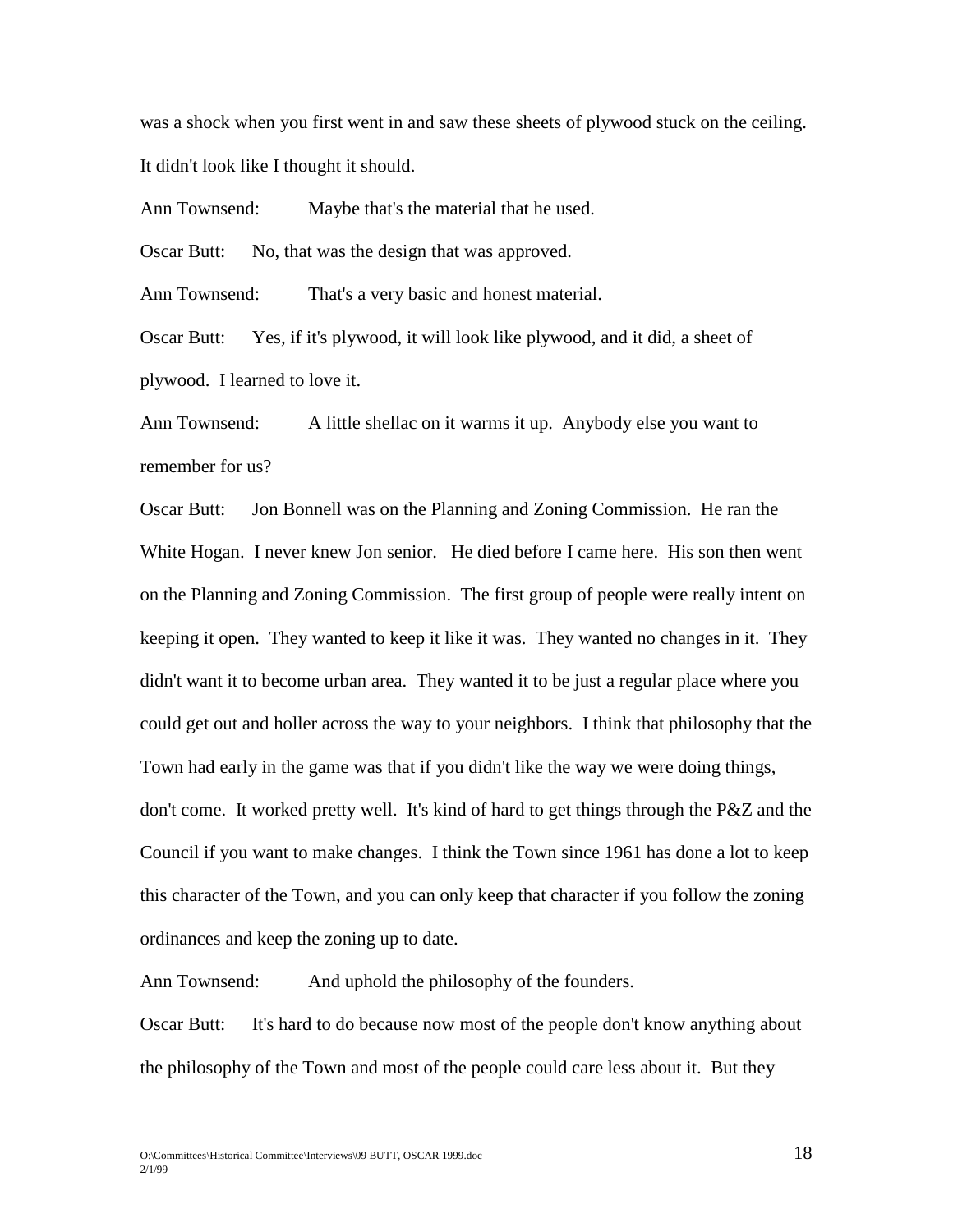argue now that if it's close to Phoenix, it's a nice area and they want a big house. I must say it looks a lot different than it did when I came here.

Joan Horne: I'm not at all sure that it's an improvement.

Oscar Butt: I think it is.

Joan Horne: Some of it, but I think it was a mistake by not restricting the size of the new homes. I remember arguing with Muin Khalla on that issue.

Ann Townsend: That was probably the first clue that things were really changing when people wanted huge houses.

Oscar Butt: They had to follow the Code. When we met and developed a new master plan, we hadn't thought of that. So there was nothing in the master plan that said we wanted to keep the houses small. When somebody comes in with a new plan and it meets your master plan and it meets your Code, what can you do?

Joan Horne: But that was like a warning bell that maybe it needs to be stopped. It's too bad that it has gotten through. There's little acreage left.

Oscar Butt: La Place du Sommet of course is the one that we really had a lot of problems. It was a pristine mountain property. Robert Burns had developed La Place and he wanted them to come on with La Place du Sommet. He met the code. He would tear up the mountain. The P&Z had a lot of meetings, but as I recall, they recommended approval. The Council agreed that it was much too close and they turned it down, which you can't do if it meets the Code. La Place du Sommet filed a suit against us because it met the Code. We finally negotiated and settled it. We cut down the number of lots and did a lot of things to make it look better through that negotiation. But we had the Hillside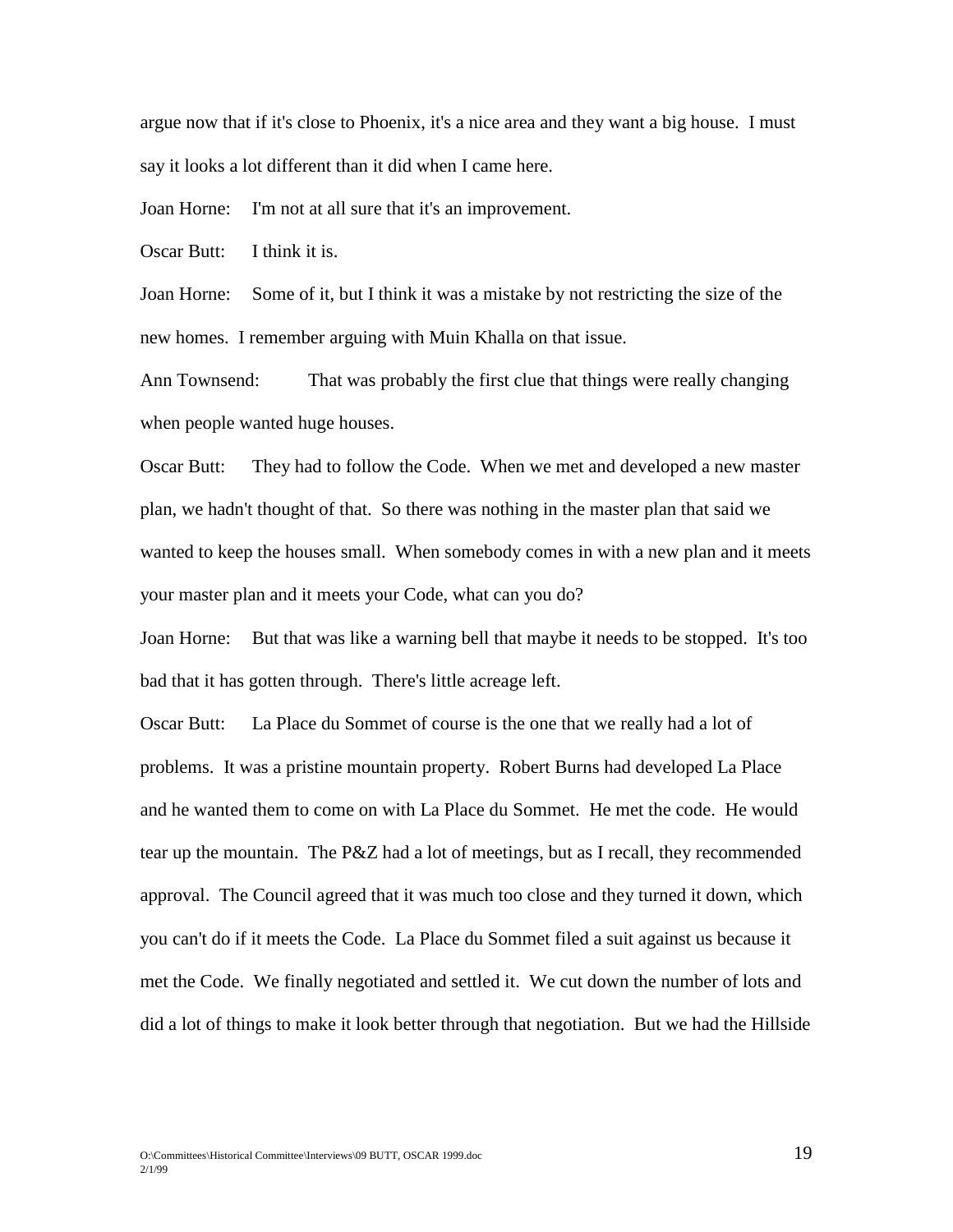Building Regulations in effect at that time and he met the Hillside Building Regulations. That was the first really bad one.

Joan Horne: There was something about the fact that there had been some changes made when the application went in. They couldn't do it and that's why they had to settle. I remember Joan (Lincoln) telling me that.

Oscar Butt: It really was a loophole. It was just that he got the "fish" and didn't qualify under the old Regs. He was grandfathered in on it.

Ann Townsend: I want to ask you about the Donahoe property. I think it was in 1958 when the Town denied it and at that time passed the Code that you couldn't build that high on the mountain.

Joan Horne: It wasn't incorporated then.

Ann Townsend: No, it couldn't have been.

Oscar Butt: I wasn't here at the time. It was early in the Town's history and they wanted to build this beautiful house but it would dominate the whole top of the mountain. The Town said no.

Ann Townsend: Where I'm going with this is that I thought it was at that time that they restricted the altitude of how high a house could be built on the mountain. What I'm asking is what happened to La Place du Sommet when some of those houses are now higher than what the Donahoe house would have been.

Oscar Butt: The attorneys told us that you cannot restrict the height. You can restrict how you build, how much you cut, but you can't restrict the height. When the Hillside Building Regulations were first put out, there was a height restriction, but the attorneys said you can't do that. Then we finally came out that you can't break the ridgeline.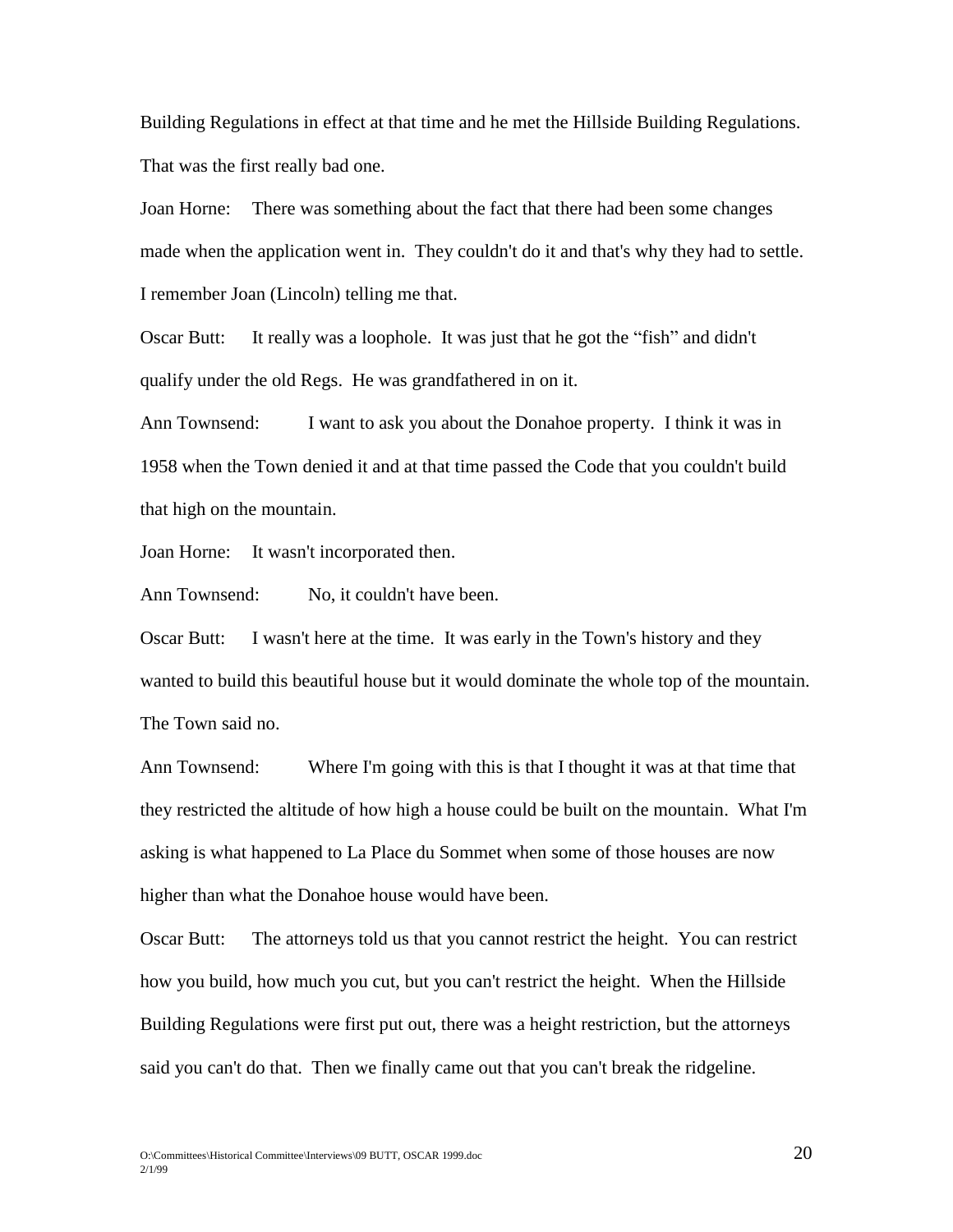Ann Townsend: Which has been done now.

Joan Horne: There was a loophole which was that if you restore it to what it looked like, and that's how that house got built on the east end. But that's closed up again. They did something with the Code. That was after my time. When I was called in, I heard the application and sat in on the Hillside meeting. I walked out, I just couldn't hold it back, I was so upset by the fact that somebody would do that.

Oscar Butt: In hillside building, there has always been a profit. If you have enough money and are willing to spend it, then you can build on any site.

Joan Horne: That's right, except now you really can't break the ridgeline. You know what's interesting because the Donahoe was the first property I heard (tape unclear). We can't change a thing. They way it was, it didn't meet Code.

Oscar Butt: I guess both parties still live in the Town. Dan Donahoe was on the Board of Adjustment.

Joan Horne: I knew Dan.

Oscar Butt: And his younger brother, Michael, I haven't seen either one in awhile. They weren't mean like some people could be.

Joan Horne: One of the things that happened was that the '96 Council condemned their property which was another stupid thing to do. I had seen that plan and there was nothing wrong with it. They had dedicated acreage to the Town and then you're going to condemn it? We got that settled, not my Council, but I'm saying this Council did. Oscar Butt: That Council was a disaster and that's the truth. I never did no harm. I really didn't. I don't know how they could do it. You probably know a lot more about it than I do because I tried to stay out of it. We've been very fortunate with the people that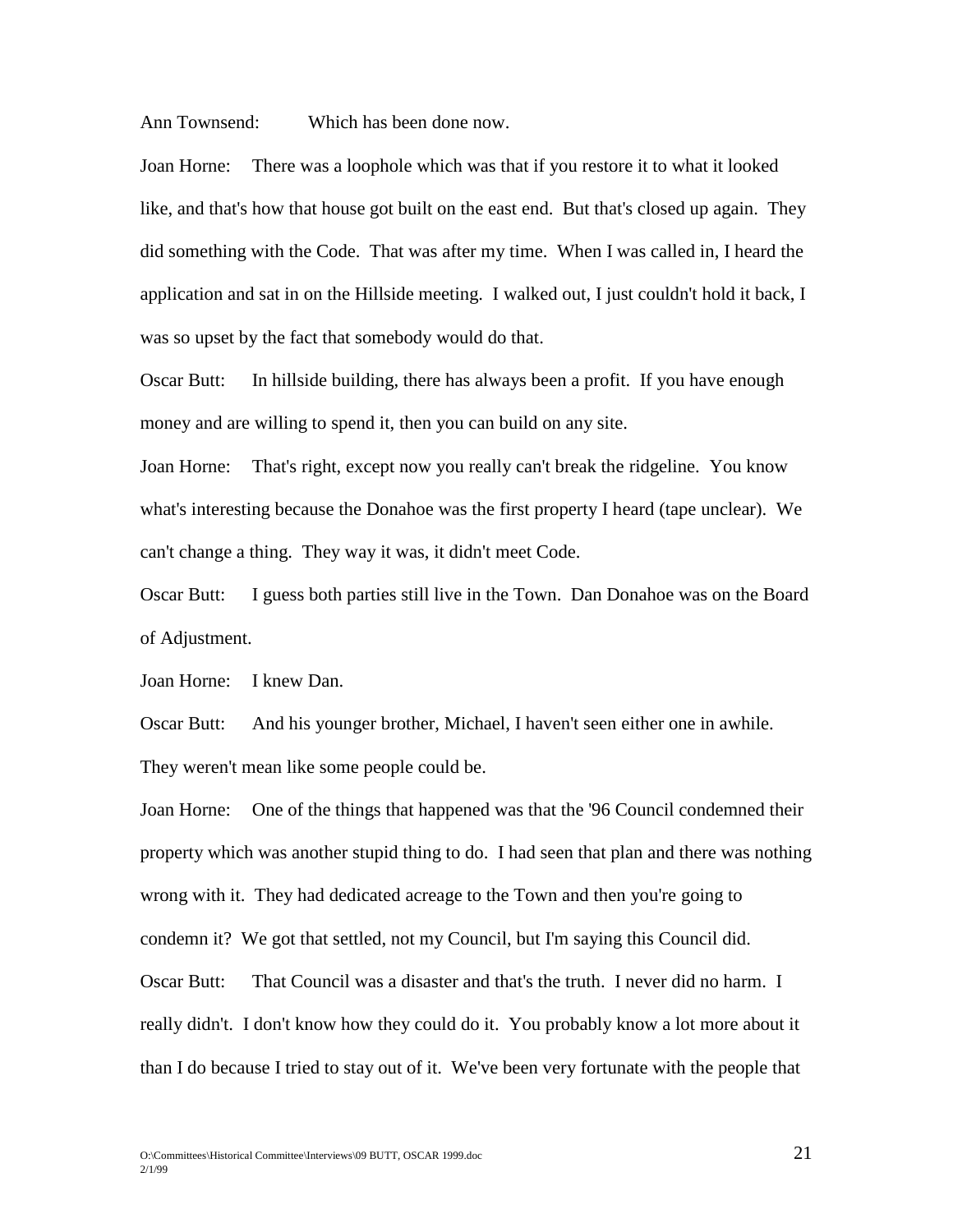have served the Town. Out of all the Councils, we've had great Councils and only one bad one.

Joan Horne: I really think that as long as I've been in Town, this is the first time that I've ever seen anything like that.

Oscar Butt: Yes, a very dedicated, very loyal group of people. Most of time the Councils that I've served with had only one thing in mind and that was to keep the Town together and do what was best for the community.

Ann Townsend: Do you think most of the Council still hold that thought? Oscar Butt: Yes, I think so. I think they have, and you just have to agree with them. Sometimes you have disagreements with them about different things, but their interest and their hearts are in the right place.

Ann Townsend: That's why it has been so rewarding to interview you, Jack Huntress, Les Naumann, Jon Bonnell Jr. and others. I love the philosophy, the energy and the eyes sparkling when they talk about the Town.

Oscar Butt: It's such a good philosophy and it's too bad we don't have more people like that. I used to go to all of the Town management meetings and was always thrilled to be able to talk about … people were talking about how their staffs were growing, and I would say, "Well, my staff isn't growing because I don't need anymore staff." Our staff was occupying maybe 13% of our budget and theirs were 50%.

Joan Horne: Well we have many more employees now. I don't understand why that Planning Department has expanded and remodeled, I understand that but that still doesn't justify that kind of expenditure.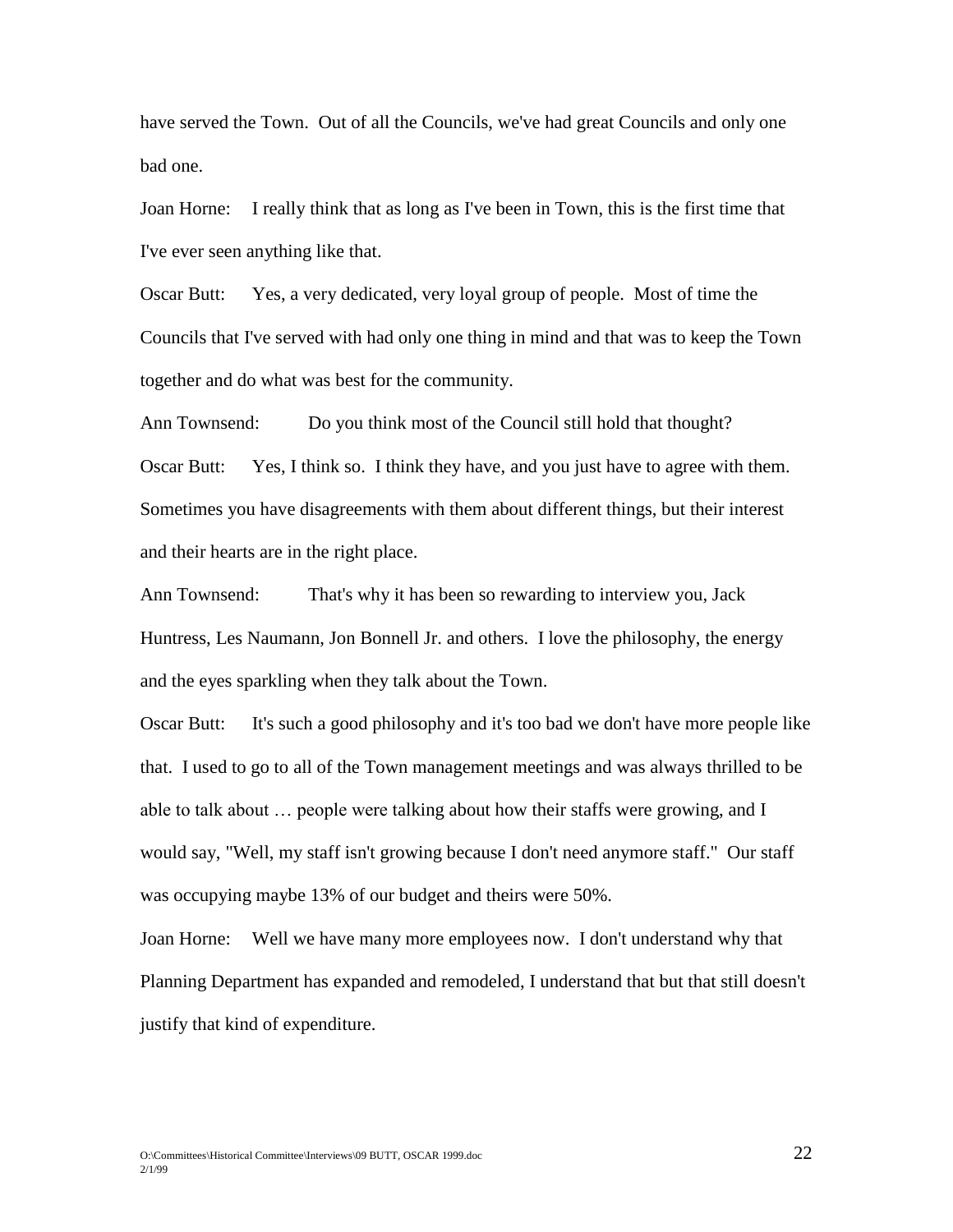Oscar Butt: Well, bureaucracy has a way of feeding upon itself, and there's never any end to what a bureaucracy can grow. There's no end to it at all. It's feeding on itself. I called the other day to report a yard sale and I had to talk to somebody who is called the zoning ordinance enforcement officer. I said, "This is a neighborhood yard sale," and she said, "I don't think so, people can have yard sales." I said, "I think I'm familiar enough with the Code to know what this is and I would like you to check this." She said, "Well, we can't because we don't have anybody here because they're at a retreat." This guy was hauling in stuff from the store, he's a merchant. He had brought stuff from his store into the yard sale. He had a great big sign up on the front that said "SALE" that was six by eight feet. He did it for two weeks. The first time I didn't complain.

Joan Horne: The best way to deal with that is to call Tom Martinsen (Town manager). Oscar Butt: I called Tom's office and he was at the retreat too, but he called me back. He sent the Chief (Wintersteen) and the Chief got rid of the sign. I'm all in favor of yard sales, I think they're fun.

Joan Horne: When you have a yard sale, my daughter has it on her driveway. Oscar Butt: I think the State should have investigated him because he is a retailer and he wanted to charge sales tax.

Joan Horne: I think that we have to watch the number of people when they do remodels, if they can hire somebody from outside because if somebody's in there full time, you can't get rid of them. They have to pay benefits. But if you do a contract, then they're only there as long as they're really needed.

Oscar Butt: When I became the Manager, we had one man in the Building Department. His name was Jule Hart. He walked very slowly. They were building all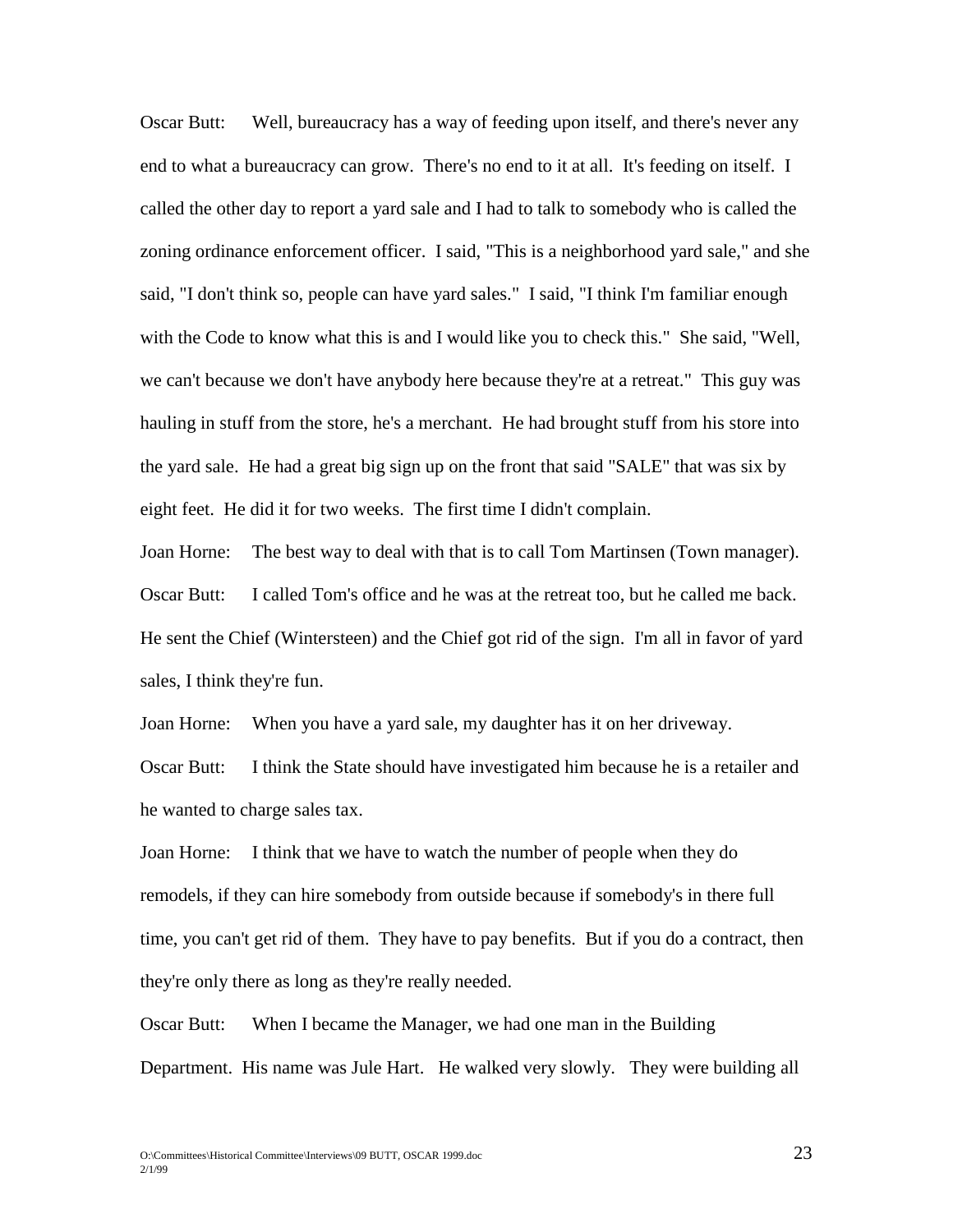of these homes in here. There was probably as many building permits then as we have today. Jule had a legal pad. He'd come in and make his inspections and write in that little legal pad, and when he filled up the legal pad, he left. We have no records of anything. I don't know what Jule said what my job was or whether he did inspections or not, but he retired soon after I became the Manager. Dorothy was our bookkeeper, very frugal. She married a very rich guy and moved to Minnisota. I think it's wonderful because I would never guess that Dorothy would ever marry because she was what I would consider to be a typical old maid. But she married this guy and I think that's wonderful.

Ann Townsend: He probably trusted her that she would be frugal.

Oscar Butt: I don't think that in the 13 years that I was Manager that we ever ended a year without putting more money in the savings. Even the year that we paid for the Town Hall, we ended up with a savings. I was real proud of that.

Ann Townsend: How was the Town Hall financed?

Oscar Butt: We paid for it out of the budget. What we did was that we just didn't spend the money on anything else.

Joan Horne: You didn't have any priorities then.

Oscar Butt: And government can still do that. In the building the new police building, we could have established priorities and built the police building without having to go through the bond and not incur the debt. It's unfortunate that people today view that the surplus is something that should be spent and they are spending it.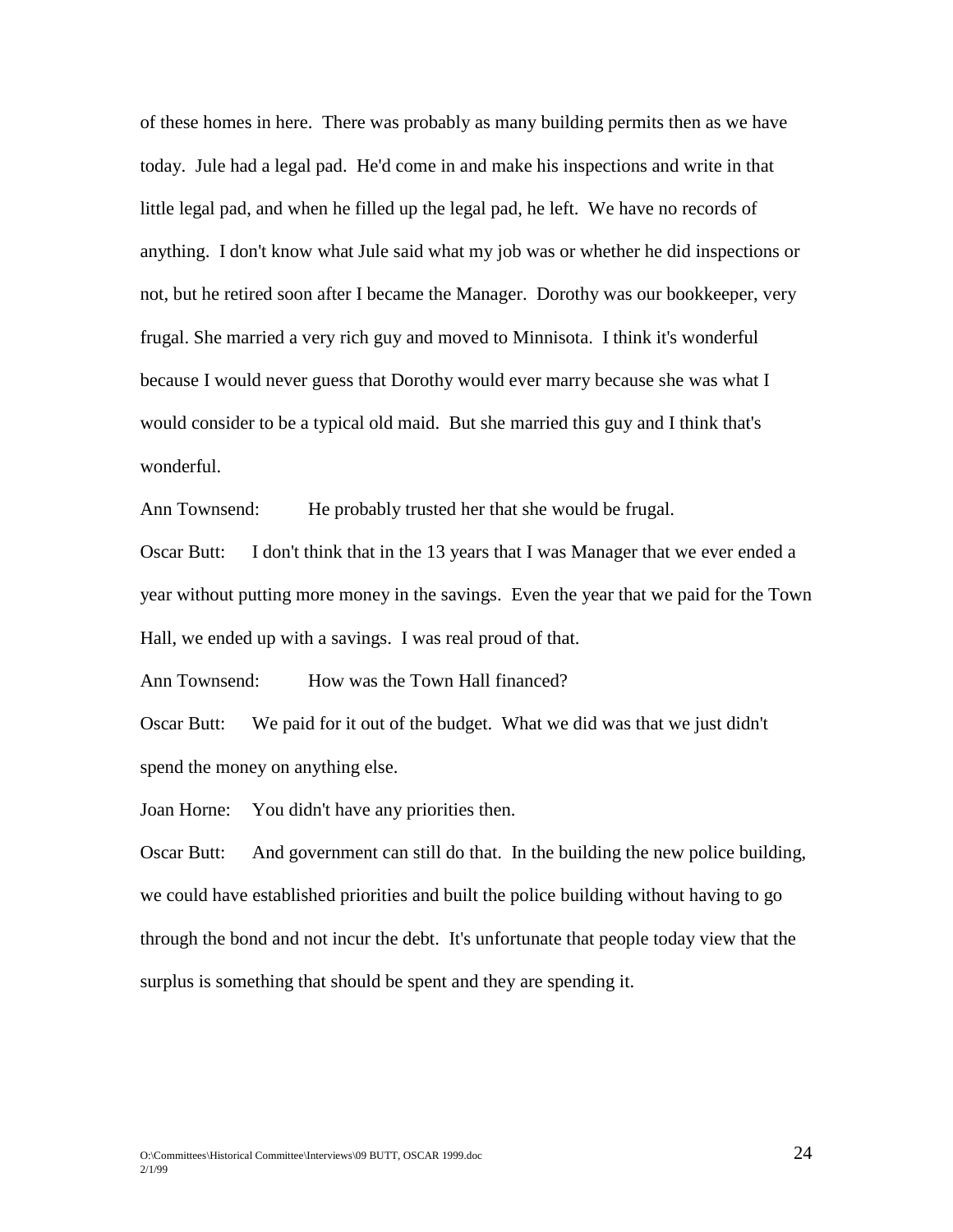Joan Horne: Well, to some extent that's true. The problem was that there was so much going into the debt (tape skipped) but rather to have no money and collect more. I wasn't sure what way we should go on that.

Oscar Butt: I think the state law was written specifically for our size debt, to keep Councils from going off state. They say if you want to go above your spending limitation, go to your citizens and ask them.

Joan Horne: We did. We had an overwhelming response 2 to 1.

Oscar Butt: I don't recall that vote. You had an election?

Joan Horne: Oh yes, and we voted on it. Maybe you were travelling since you're a big travelling man.

Oscar Butt: I hope I was out of Town.

Joan Horne: One of things is having too many ordinances (tape skipped)

Oscar Butt: That's the trouble with our state government and our federal government. We just keep packing more laws and not enforce the ones on the books. I guess up in the school shooting in Colorado, there were 34 gun laws that were broken by those kids(gun laws on the books). We're not enforcing the laws that we have.

Joan Horne: Too many agencies overlapping each other.

Oscar Butt: I would like the Town to continue the philosophy that the least government is the best government. I would like for them to continue the policy that we'll do it on our own if we need something we'll be able to do rather than ask for federal aid or state aid. In an emergency, you can do it. Like we did when we got the money out of the Governor's Emergency Fund, we repaid it. The state was flabbergasted. We came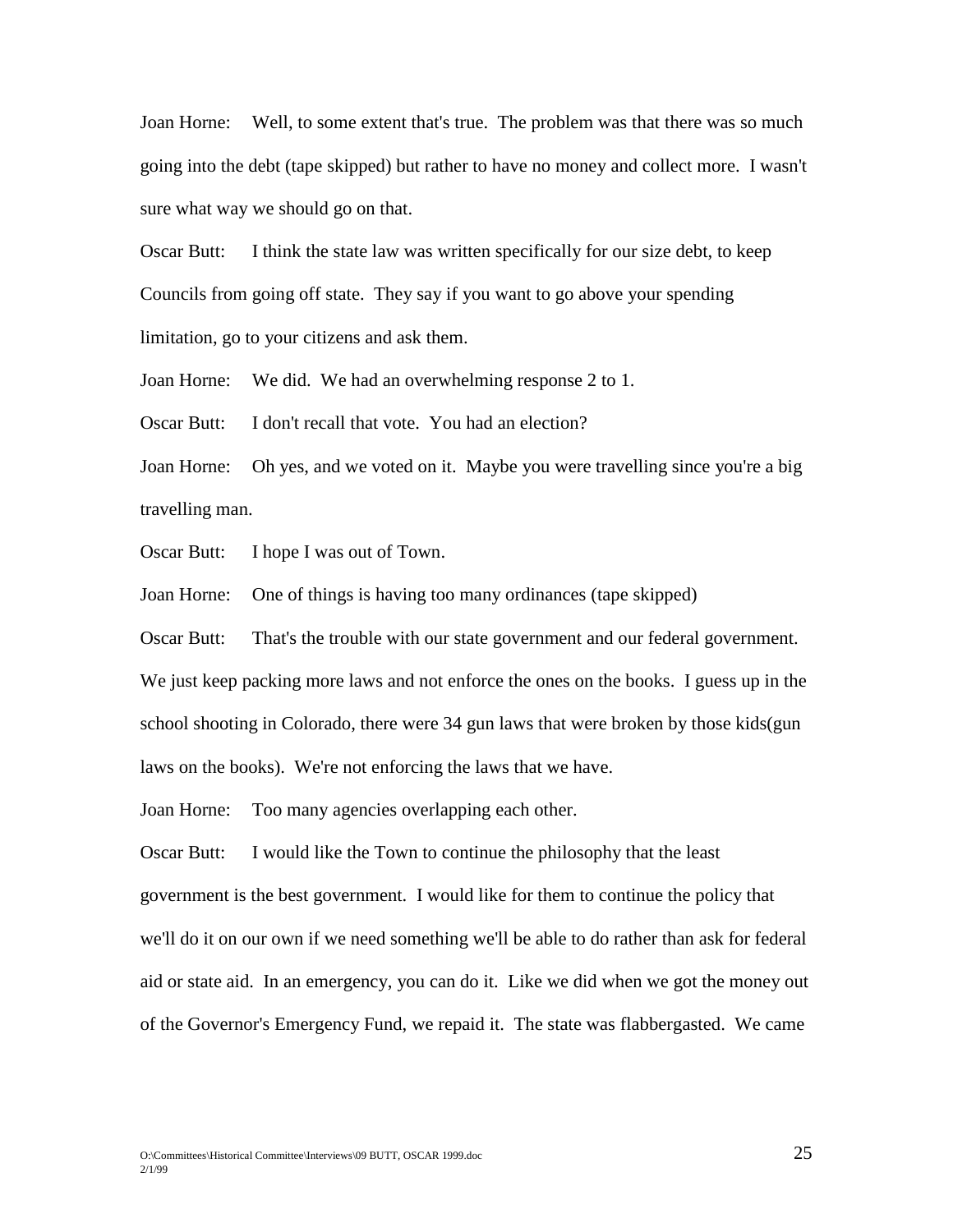back down and said that we wanted to return the money. I think we said to give it Peoria who needed it.

Ann Townsend: The Town of Paradise Valley stands alone, an ideal in our country. Oscar Butt: The Indian Bend Wash on Scottsdale Road is a great project and I love it. But they spent millions and millions of federal dollars. We have a flood control plain that goes through the Town that is getting served and we have no money invested. Now we don't have a parkway where citizens can go play in it like they can in Scottsdale and go fish. At least I don't think our citizens would use it anyway.

Joan Horne: I remember a big discussion on the park on one occasion. The consensus was that we did not want the headache of having to police it and it costs money to have somebody run it, to clean up and all the associated problems that came with it.

Oscar Butt: One of the early Councils said it. They appointed a lot of park committees. The reports came back and most of the people said we don't want a park in our neighborhood. If you want to build a park, build it somewhere else, not in our neighborhood.

Joan Horne: A lot of people said that because the property is so large, you could put in your own play equipment. Many have tennis courts and pools, there would be no use for parks.

Ann Townsend: It would only bring in nonresidents. In this day and age, society is changing.

Joan Horne: Same thing with the community center. I was not happy about it. Oscar Butt: I wasn't either. When we built the Town Hall, the Council established the policy that the Town Hall would not be loaned out to any group other than government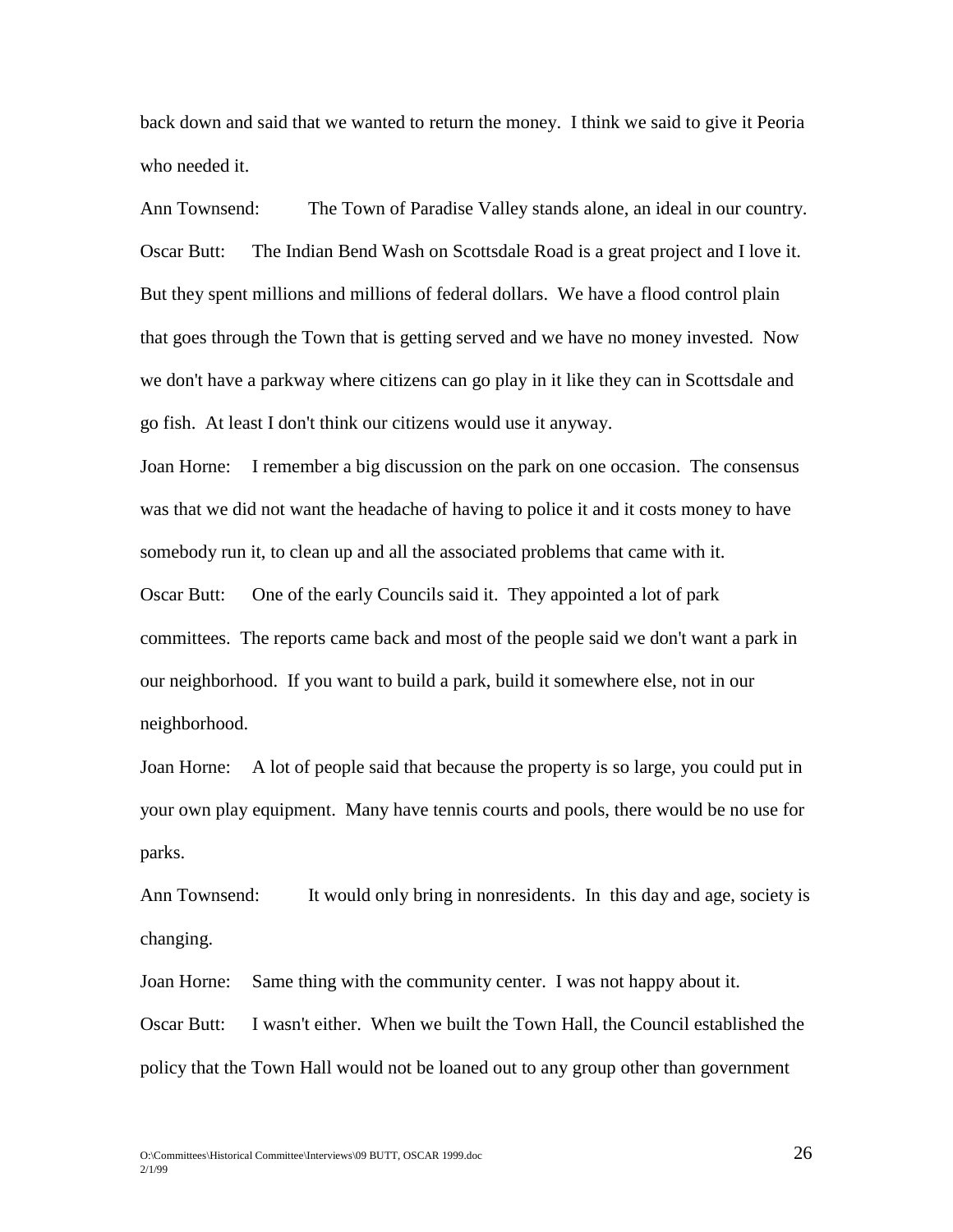because you would have all the homeowners who would like to have a meeting, or a bridge club to play in the afternoon. So the policy was established that it is a government building and will be used only for government functions. I think that was a good policy. Joan Horne: That's right.

Ann Townsend: Does that carry over for the new police building?

Oscar Butt: Well, they changed that a little bit.

Joan Horne: The Police Department allows some other functions.

Oscar Butt: I'm sorry to see it. You can't build a building large enough to allow for all the functions. You have 13 churches in the Town that you can go to them. I think the Town has done a great job and I'm proud to have been associated with it. I think it's got a great future and I think that we have people in it that will see that we stay the course and continue to develop like the churches. I'm proud to live in it.

Ann Townsend: So are we. Any last recommendations or words to any future Councils?

Oscar Butt: I think that this book you are writing might be helpful because I think you can't start off without knowing where you come from. I think you need to know the history. We have a very complete section of newspapers that all the clippings of the Town that have been saved. [We've been using them.] It's very interesting. When I became the Town Manager, I felt lost because I didn't know what the Town was all about. Helen Marston was the first person who collected all of them. When I finally got all the clippings from her bedroom and brought them to the Town Hall, I started going through them and I learned a lot about the history of the Town. It was fascinating.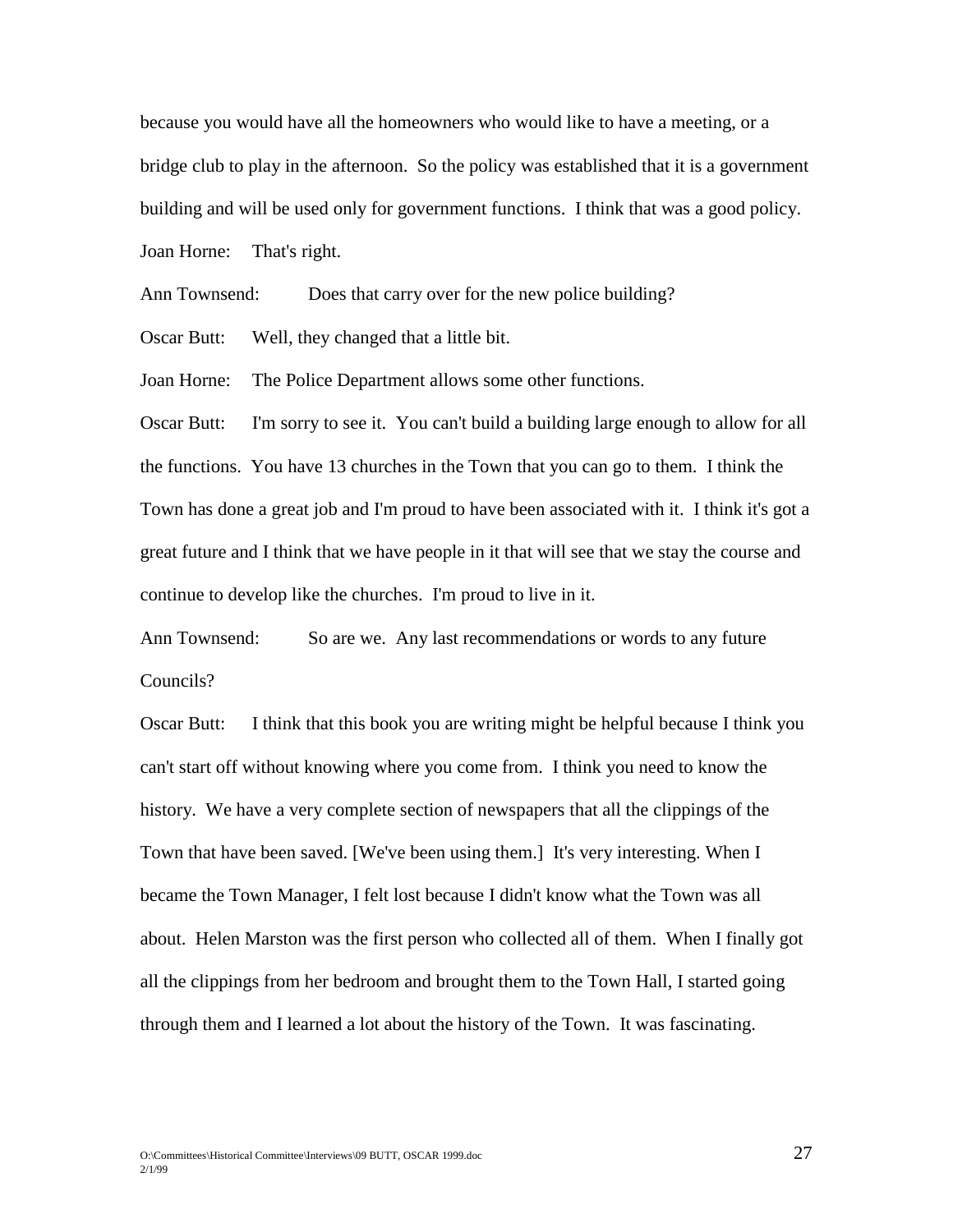Joan Horne: One of our committee members started reading the early ones, but we told her to pick up from 1986 for our anniversary book.

Oscar Butt: You did the history for a number of years.

Joan Horne: Yes, I did it for five years.

Oscar Butt: I think you probably took it over from Helen. I don't think anybody else had been doing it.

Joan Horne: I don't know, I took it over in 1978.

Oscar Butt: Helen was killed in 1974 or '75. Were there a lot of boxes when you took it over?

Joan Horne: No, I don't know what happened. I had to read all the newspapers and clip the articles. Now they have a clipping service and all you have to do is put them in the book. When I used to go on vacation, I'd come home and have to go through the pile of papers to clip out the articles about the Town.

Oscar Butt: For a long time, the Town has not had good representation in the newspapers. I think that the *Progress/Gazette* and the *Arizona Republic* have not done a good job of covering the Town.

Joan Horne: No, just the *Independent*. We used to have the reporters come to the meetings.

Oscar Butt: The *Independent* is not a newspaper.

Joan Horne: Well, that's another story.

Ann Townsend: I want to thank you very, very much, Mr. Butt.

Oscar Butt: It's been my pleasure. I have thought about it in a long time and it's nice to sit down and remember things.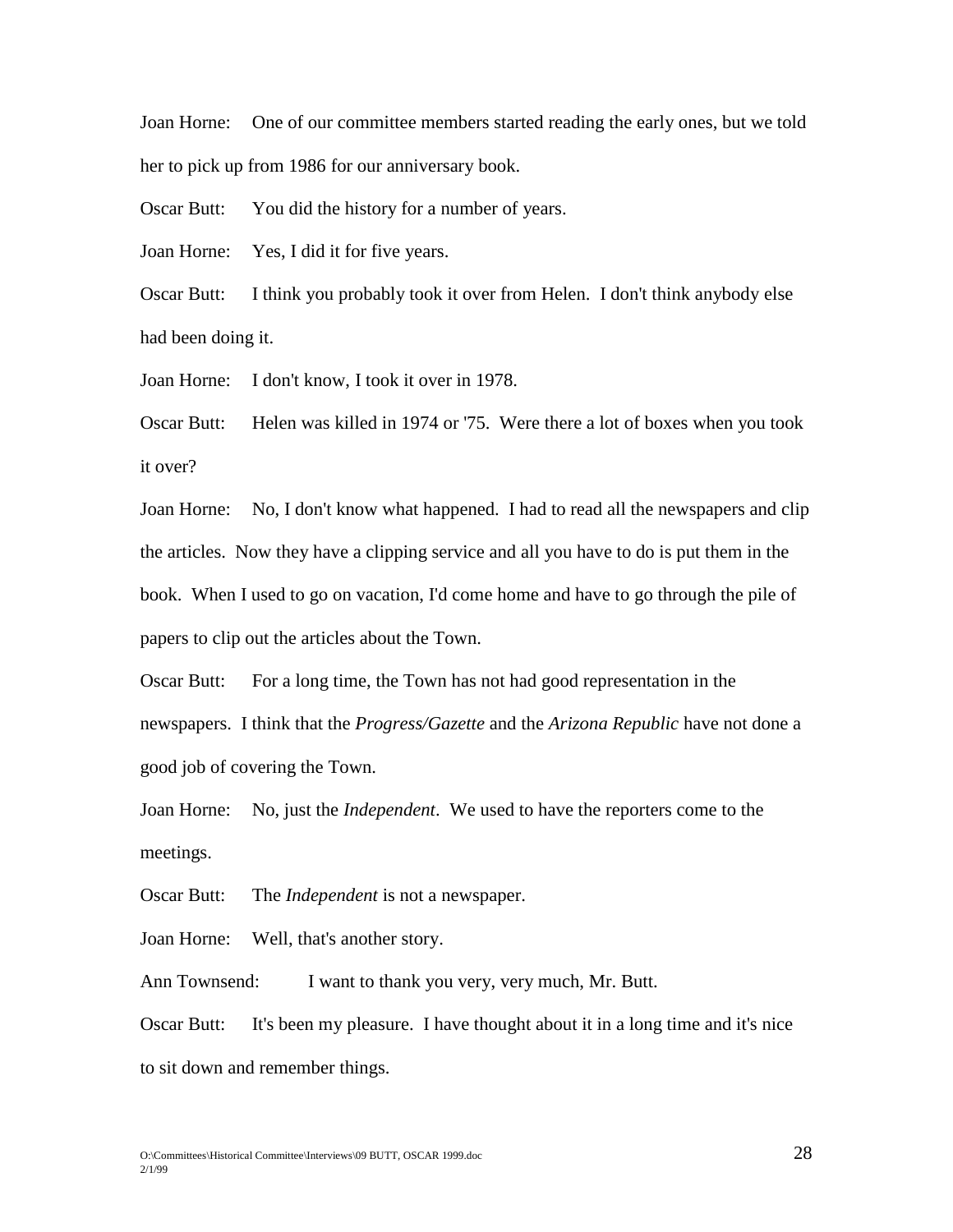Ann Townsend: You have a very well organized mind and it was our pleasure. We learned so much. It was all very, very valuable. You were telling us about Carl Peachy? Oscar Butt: Carl Peachy was the Town judge. He was a very stately looking gentleman who looked the part of a judge. He was actually in real estate. He lived with his wife of some 60 years. She was a lovely little lady. She would come by the office and say hello, always with a good smile. She reminded me a little bit of Mary Ann. Carl was our judge up until the Supreme Court ruled that judges had to be lawyers. Carl was not a lawyer. He served the Town and we paid him \$75.00 a month. He had all the trials and I never had a complaint about him, even from people whom he had fined. He looked the part of a judge and they never questioned it. I think the Town and the judges had a good program. The judges have been volunteers. They are now lawyers but they are still volunteers.

Joan Horne: They're all volunteers but they're not all lawyers. They cut out the Hearing Officers. That's what he (Elliot Horne) was doing. He went to Scottsdale and was appointed a Pro Tem. Then Elsa called him and she's also a Hearing Officer, despite the fact that she's a paid Court Administrator, she can hear trials. She asked Elliot to come back. He goes there two days a week. I don't know about that far back. Oscar Butt: I don't know either because when the Supreme Court decided they would regulate municipal courts, they put out a bunch of information which I was told by our attorney that we couldn't have Carl any more.

Joan Horne: I don't know of anything strange. I have never gotten involved in it.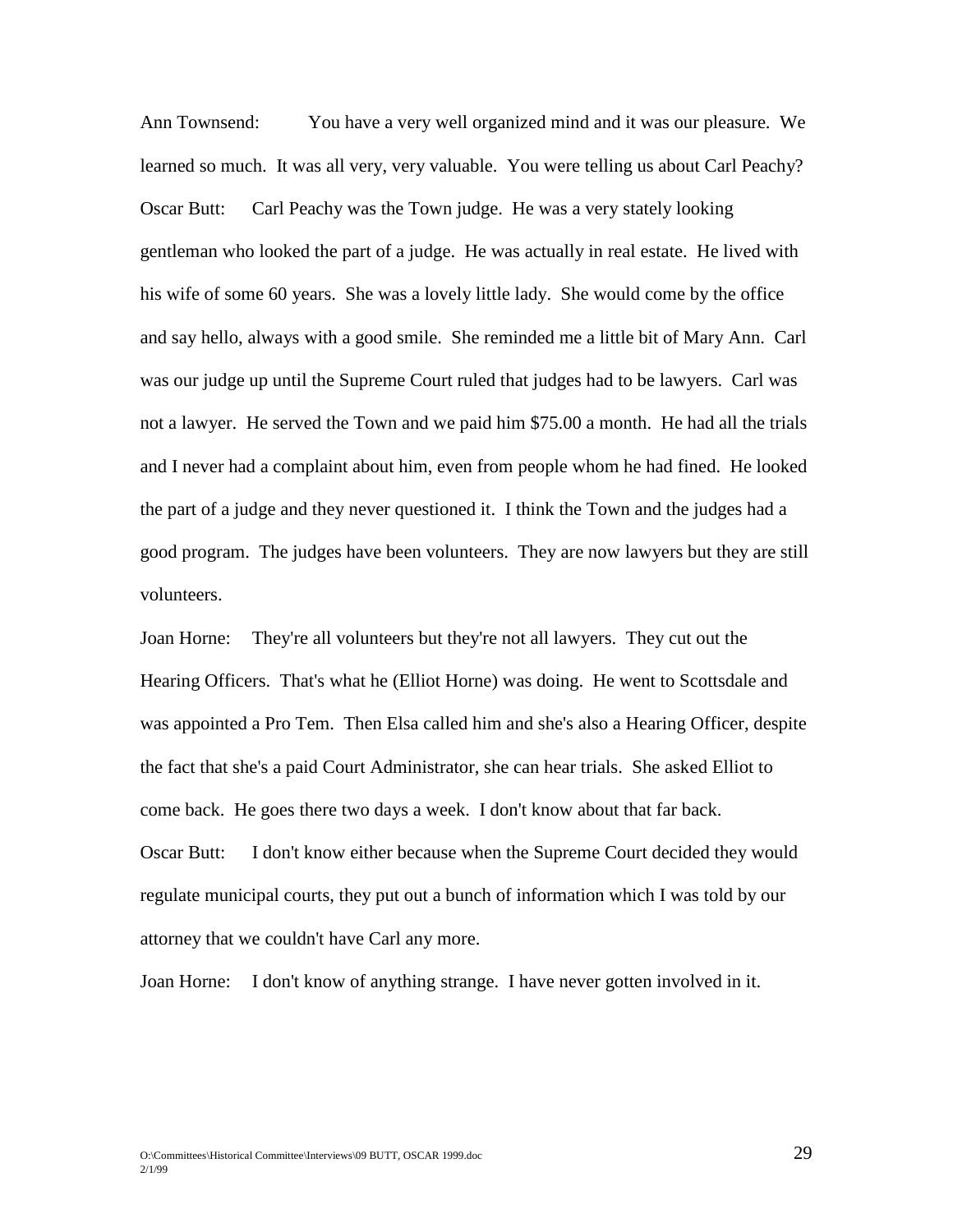Oscar Butt: Carl did his job. He arranged his schedule so he was always in court on time. He was dedicated to the Town and did a good job. His wife was a lovely little lady. I think they were married 60 years since she died first.

Joan Horne: Yes, I think she did. I knew them.

Ann Townsend: Do you know a man nicknamed Adobe Pete? Wagner was his last name.

Oscar Butt: Yes. He was in the Street Department. He was a friend of Helen's. Ann Townsend: What was his real name?

Oscar Butt: I don't know. I never met him. This is all hearsay. He was gone when I came. He was the maintenance or Street Department. He and Helen would go out together and cut trees and such. I don't think he was paid. If he was, it was a very little bit. He was just a friend of Helen's and when Adobe Pete went, we never heard of him anymore.

Joan Horne: We heard that he was one who circulated the petitions of incorporation.

Oscar Butt: Yes, I think he did.

Ann Townsend: If he was a friend of Helen's of course he would have.

Joan Horne: The only other thing was that we tried to get Jon Bonnell to give us either a copy of the original of the first Planning and Zoning Ordinance.

Oscar Butt: Did he have it?

Joan Horne: Well, he said he would have to look for it but we have never heard back. I don't know. The Town doesn't have a copy of it.

Oscar Butt: It might be with Cathy Connolly at the League. When Cathy re-did the Code in 1973, she had all of the early stuff. Whether she still has it or not, I don't know.